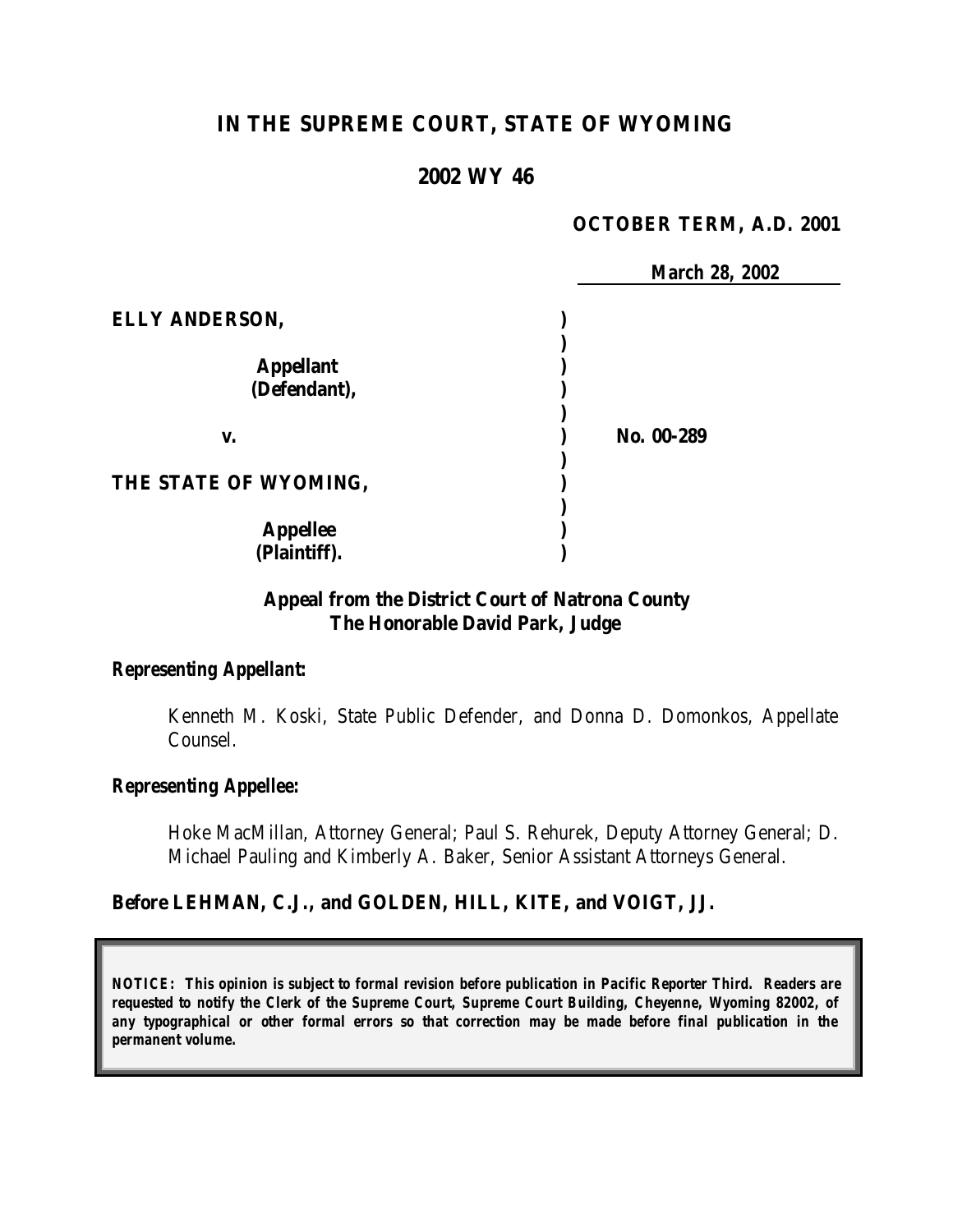#### **HILL, Justice.**

[¶1] Appellant, Elly Anderson (Anderson), challenges an order of the district court revoking probation granted to her under Wyo. Stat. Ann. § 7-13-301 (LexisNexis 2001).<sup>1</sup> Anderson contends that the district court did not have a sufficient factual basis for revoking her probation, and that it failed to establish a factual basis for her guilty plea before accepting that plea. We will reverse and remand for further proceedings consistent with this opinion.

[¶2] Anderson states these issues:

1. Whether Ms. Anderson received a fair probation revocation hearing when her right to due process was violated?

(i) Report to the court not less than twice in each year at times and places fixed in the order;

(ii) Conduct himself in a law-abiding manner;

- (iii) Not leave the state without the consent of the court;
- (iv) Conform his conduct to any other terms of probation the court finds proper; and

(v) Pay restitution to each victim in accordance with W.S. 7-9-101 and 7-9-103 through 7- 9-112.

 (b) If the court finds the person has fulfilled the terms of probation and that his rehabilitation has been attained to the satisfaction of the court, the court may at the end of five (5) years, or at any time after the expiration of one (1) year from the date of the original probation, discharge the person and dismiss the proceedings against him.

 (c) If the defendant violates a term or condition of probation at any time before final discharge, the court may:

(i) Enter an adjudication of guilt and conviction and proceed to impose sentence upon the defendant if he previously pled guilty to or was found guilty of the original charge for which probation was granted under this section; or

(ii) Order that the trial of the original charge proceed if the defendant has not previously pled or been found guilty.

 (d) Discharge and dismissal under this section shall be without adjudication of guilt and is not a conviction for any purpose.

 (e) There shall be only one (1) discharge and dismissal under this section or under any similar section of the probationary statutes of any other jurisdiction.

<sup>1</sup> **§ 7-13-301. Placing person found guilty, but not convicted, on probation.**

 <sup>(</sup>a) If a person who has not previously been convicted of any felony is charged with or is found guilty of or pleads guilty or no contest to any misdemeanor except any second or subsequent violation of W.S. 31-5-233 or any similar provision of law, or any second or subsequent violation of W.S. 6-2-501(a) or (b) by a household member as defined by W.S. 35-21-102 against any other household member or any similar provision of law, or any felony except murder, sexual assault in the first or second degree, aggravated assault and battery or arson in the first or second degree, the court may, with the consent of the defendant and the state and without entering a judgment of guilt or conviction, defer further proceedings and place the person on probation for a term not to exceed five (5) years upon terms and conditions set by the court. The terms of probation shall include that he: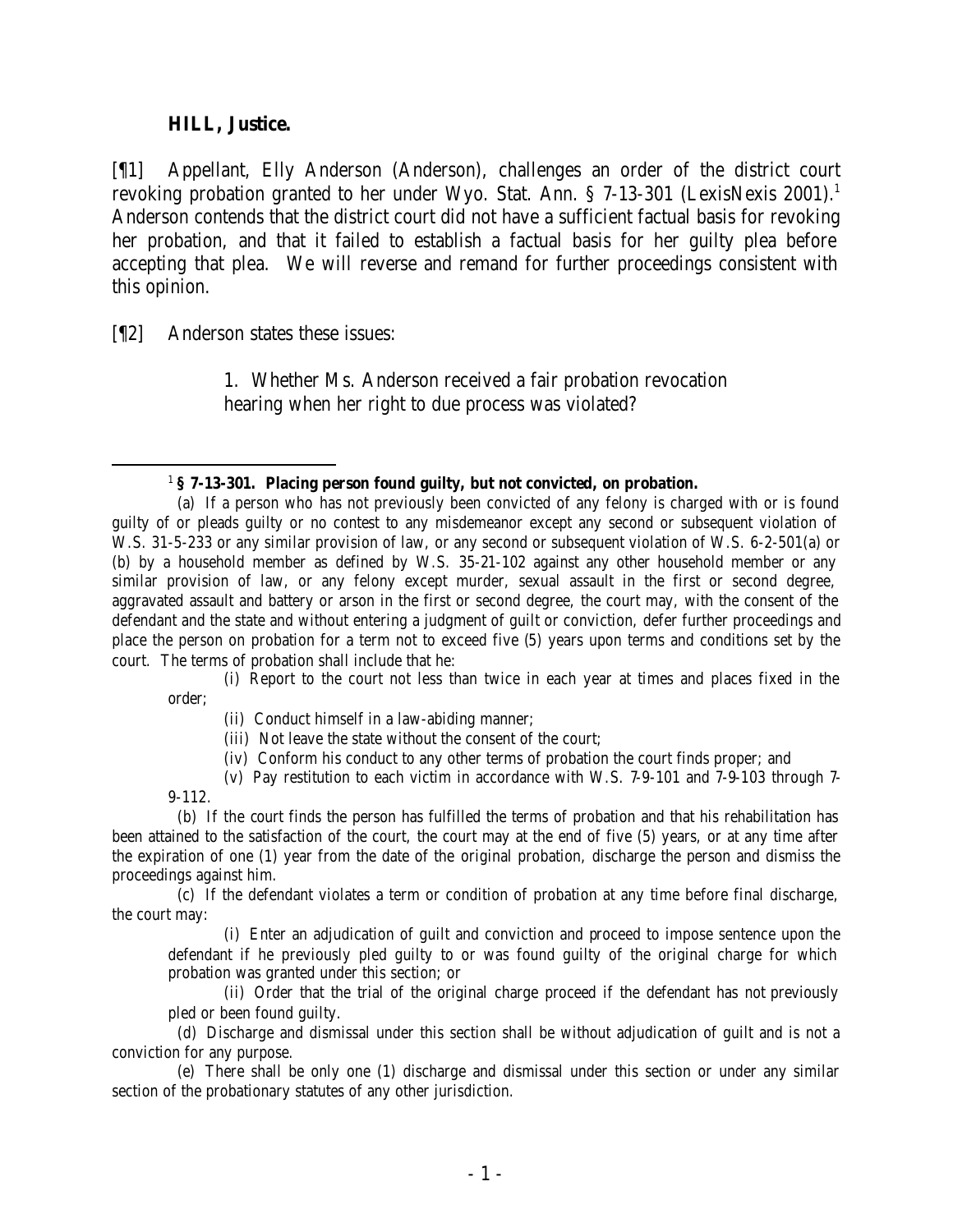2. Whether the district court erred when it entered a judgment against Ms. Anderson when there was an improper factual basis presented for the plea?

The State styles the issues thus:

I. Whether the district court erred in revoking Appellant's probation?

II. Whether a factual basis was established before Appellant's guilty plea was accepted?

## **FACTS**

[¶3] Anderson entered a plea of guilty to a charge that, during the early morning hours of October 3, 1996, she committed the crime of aggravated assault and battery upon the person of James Hall (Hall). That crime is defined by statute:

### **§ 6-2-502. Aggravated assault and battery; penalty.**

(a) A person is guilty of aggravated assault and battery if he:

> (i) Causes serious bodily injury to another intentionally, knowingly or recklessly under circumstances manifesting extreme indifference to the value of human life;

> (ii) Attempts to cause, or intentionally or knowingly causes bodily injury to another with a deadly weapon;

> **(iii) Threatens to use a drawn deadly weapon on another unless reasonably necessary in defense of his person, property or abode or to prevent serious bodily injury to another**; or

> (iv) Intentionally, knowingly or recklessly causes bodily injury to a woman whom he knows is pregnant.

(b) Aggravated assault and battery is a felony punishable by imprisonment for not more than ten (10) years.

Wyo. Stat. Ann. § 6-2-502 (LexisNexis 2001) (emphasis added).

[¶4] Anderson was charged in two counts, count one being the charge of aggravated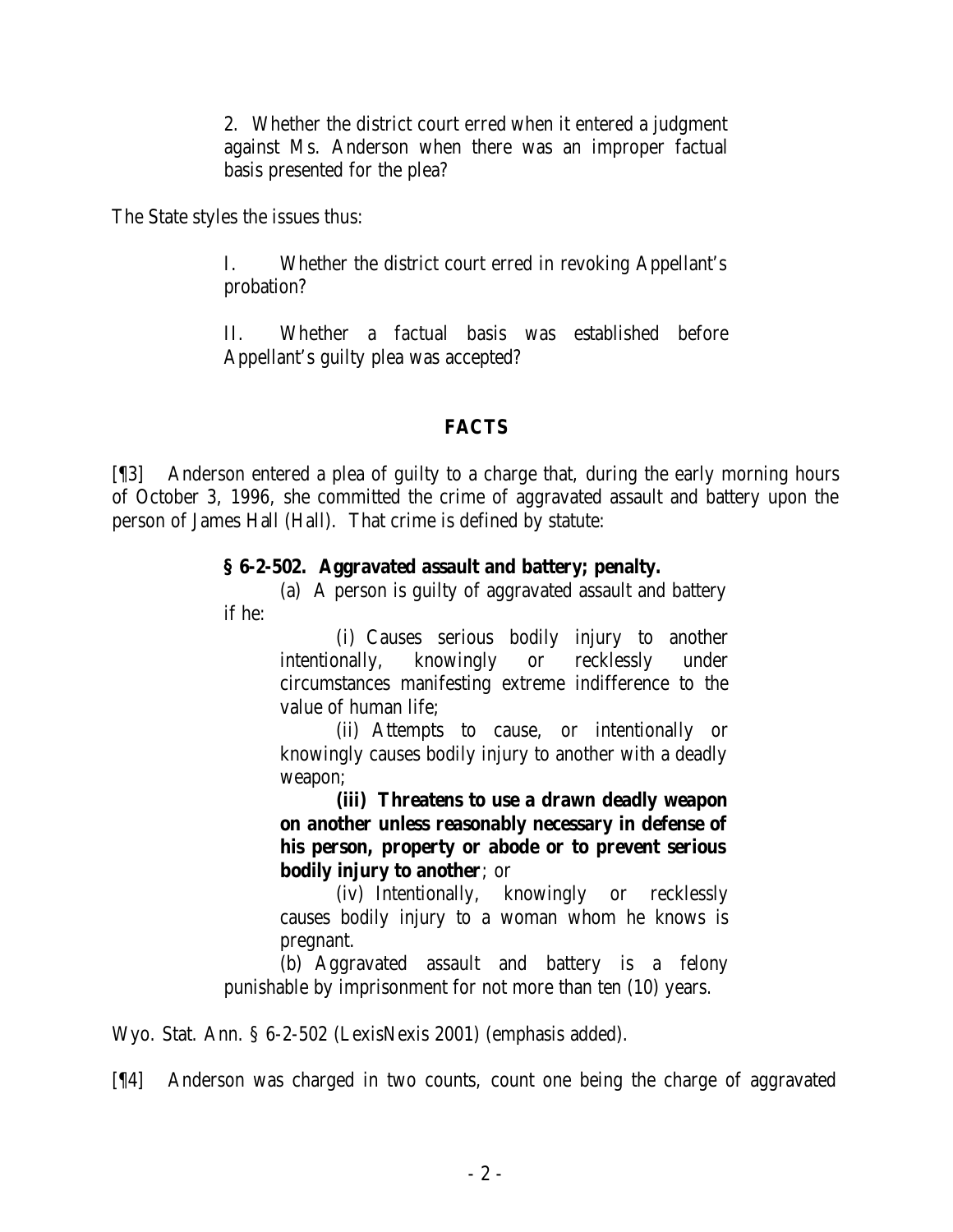assault and battery and count two being a charge of simple assault. The simple assault statute provides:

## **§ 6-2-501. Simple assault; battery; penalties.**

(a) A person is guilty of simple assault if, having the present ability to do so, he unlawfully attempts to cause bodily injury to another.

(b) A person is guilty of battery if he unlawfully touches another in a rude, insolent or angry manner or intentionally, knowingly or recklessly causes bodily injury to another.

(c) Except as provided by subsection (e) of this section, simple assault is a misdemeanor punishable by a fine of not more than seven hundred fifty dollars (\$750.00).

(d) Except as provided by subsection (f) of this section, battery is a misdemeanor punishable by imprisonment for not more than six (6) months, a fine of not more than seven hundred fifty dollars (\$750.00), or both. Notwithstanding any other provision of law, the term of probation imposed by a judge under this subsection may exceed the maximum term of imprisonment established for the offense under this subsection provided the term of probation, together with any extension thereof, shall in no case exceed one (1) year.

(e) A household member as defined by W.S. 35-21-102 who is convicted upon a plea of guilty or no contest or found guilty of simple assault against any other household member, after having been convicted upon a plea of guilty or no contest or found guilty of a violation of W.S. 6-2-501(a), (b), (e) or  $(f)$ , 62-502, 62-503, 62-504 or other substantially similar law of this or any other state, tribe or territory against any other household member, is guilty of a misdemeanor punishable by imprisonment for not more than six (6) months, a fine of not more than seven hundred fifty dollars (\$750.00), or both.

(f) A household member as defined by W.S. 35-21-102 who commits a second or subsequent battery against any other household member shall be punished as follows:

> (i) A person convicted upon a plea of guilty or no contest or found guilty of a second offense under this subsection against any other household member, after having been convicted upon a plea of guilty or no contest or found guilty of a violation of W.S. 6-2- 501(a), (b), (e) or (f), 6-2-502, 6-2-503, 6-2-504 or other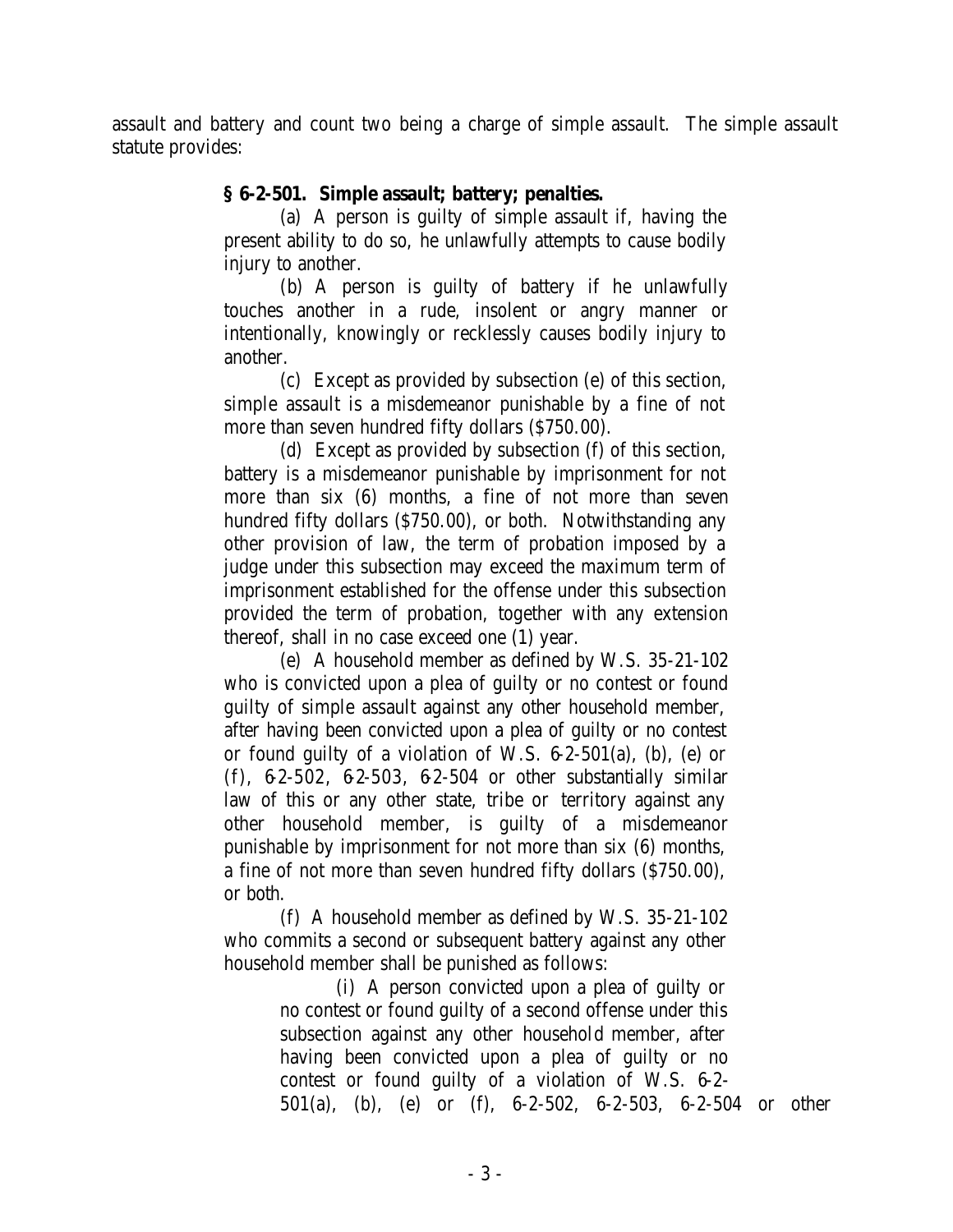substantially similar law of this or any other state, tribe or territory against any other household member within the previous five (5) years is guilty of a misdemeanor punishable by imprisonment for not more than one (1) year, a fine of not more than one thousand dollars (\$1,000.00), or both;

(ii) A person convicted upon a plea of guilty or no contest or found guilty of a third or subsequent offense under this subsection against any other household member, after having been convicted upon a plea of guilty or no contest or found guilty of a violation of W.S. 6-2-501(a), (b), (e) or (f), 6-2-502, 6- 2-503, 6-2-504 or other substantially similar law of this or any other state, tribe or territory against any other household member within the previous ten (10) years is guilty of a felony punishable by imprisonment for not more than two (2) years, a fine of not more than two thousand dollars (\$2,000.00), or both.

Wyo. Stat. Ann. § 6-2-501 (LexisNexis 2001).

[¶5] Hall and Anderson lived together and had a child who was about 21 months old. During an episode of domestic violence, Anderson held a kitchen knife up in front of herself and threatened to use it on Hall. Anderson entered a plea of not guilty on November 21, 1996. On February 24, 1997, Anderson appeared in district court to change her plea in connection with a plea agreement. The agreement was that Anderson would consent to plead guilty to aggravated assault, and in exchange the State would dismiss the simple assault charge and recommend that she be sentenced under Wyo. Stat. Ann. § 7-13- 301, so long as the presentence report established that she had no prior felonies, assaults or batteries. During the course of the plea proceeding,<sup>2</sup> the district court asked Anderson if she suffered from a mental illness, and she answered, "No." Anderson was asked to provide a factual basis for her plea, and the transcript reflects this:

> THE DEFENDANT: Your Honor, at the time that I had the weapon in my hand, it was not drawn toward the victim. It was used to get access to try and vacate the premises because I was being detained.

THE COURT: What was the weapon you had? THE DEFENDANT: It was a kitchen knife.

<sup>2</sup> *See* W.R.Cr.P. 11(b).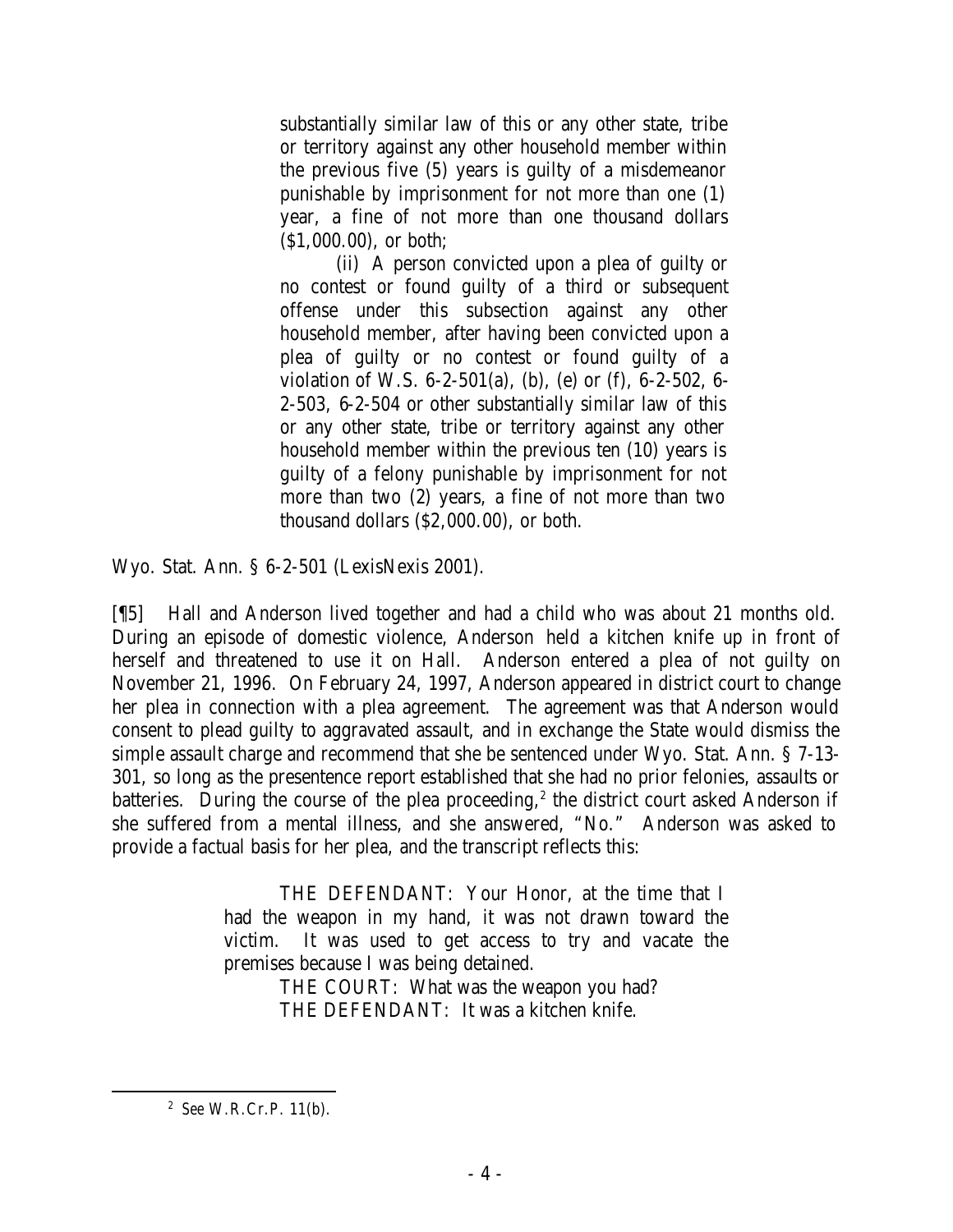THE COURT: For the purpose of this proceedings [*sic*], I understand the circumstance that you have explained here, but you threatened another individual with it?

THE DEFENDANT: To gain access to my daughter, yes, I did.

THE COURT: Who was that other individual? THE DEFENDANT: The father of my child. THE COURT: Did that occur in Natrona County, Wyoming? THE DEFENDANT: Yes, it did.

[¶6] The district court then made findings, including a finding that there was a factual basis for the plea. Anderson was directed to make herself available to the Probation and Parole Division of the Wyoming Department of Corrections so that a presentence report could be made. The presentence report was filed with the district court on May 14, 1997, and in addition to much other information, it contained this "Evaluation:"

> Before the court for her first known felony offense is a 42 year old divorced mother of one. This writer has some concerns regarding the defendant's reported history primarily due to two factors. First, in each meeting with this writer the defendant reported being sexually abused by a male authority figure. The defendant seems to partially blame herself for these instances of abuse because she claims her "bust is a magnet for men." The defendant told this writer "Mr. Hanley, I have been stacked since I was 14 years old. Now I not [*sic*] talking A or B here, I am talking double D's". These types of comments went on throughout this investigation. These comments, coupled with so many unverifiable reports of sexual abuse in the defendant's past, led this writer to believe that the defendant would benefit from psychiatric help at the state mental hospital either for extensive sexual abuse or pathological lying. Throughout the course of this investigation the defendant gave this writer what appears to be a lot of inaccurate information about every aspect of her past, yet gave that information in such a manner that this writer believes the defendant is either an exceptionally good liar, or she actually believes the things she reported.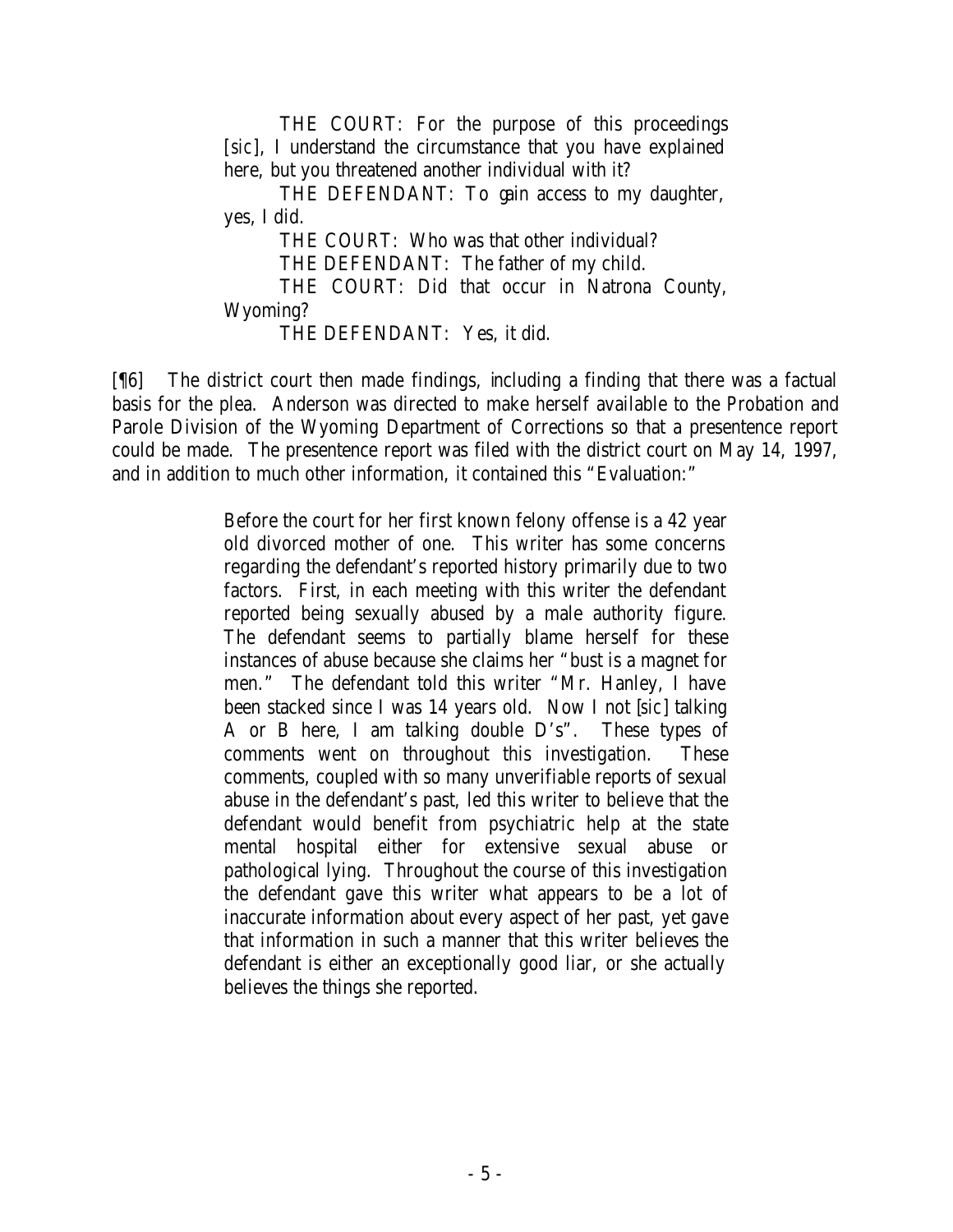[17] At the sentencing proceeding<sup>3</sup> Anderson's attorney made an objection to the "tenor" of the report and stated to the district court that if the probation agent had followed up on Anderson's reports, then much of the information could have been verified. The district court noted the objection but then asked what the sentencing recommendation was. The discussion that followed focused in significant part on Anderson's "instability," the fact that she was currently under the care of a psychiatrist and taking medications, and that Anderson had not been truthful with the probation agent during the presentence investigation process. All in all, based upon the probation agent's perception of Anderson, which perception now had been methodically communicated to the district court, this was not an altogether promising beginning to a lengthy period of probation. Nonetheless, by order entered on June 18, 1997, the district court decided to place Anderson on probation for a period of one to five years, with these terms specified:

> 1. That the Defendant be under the direct supervision of the Wyoming Department of Corrections, Probation and Parole and shall obey that department's rules and regulations.

> 2. That the Defendant shall lead a worthy, law-abiding life.

> 3. That the Defendant shall not violate any local, state or federal law.

> 4. That the Defendant shall perform community service as directed by the Department of Corrections, Probation and Parole.

> 5. That the Defendant shall refrain from the use of alcohol and controlled substances, and not be present where alcohol is sold.

> 6. That the Defendant shall submit to random drug and alcohol testing as directed by the Department of Corrections, Probation and Parole.

> 7. That the Defendant shall successfully complete counseling as directed by the Department of Corrections, Probation and Parole.

> 8. That the Defendant shall submit to a psychological evaluation and follow up with any recommendation for counseling as directed by the Department of Corrections, Probation and Parole.

<sup>&</sup>lt;sup>3</sup> We take note here that the victim did not "press" these charges. Rather, they were brought by the investigating officers. Hall also declined to give a victim's statement to Probation and Parole for the presentence report. At sentencing, Hall appeared with Anderson to announce that they were engaged and that he did not want a "no contact" provision against her in the conditions of her bail or in her probation conditions.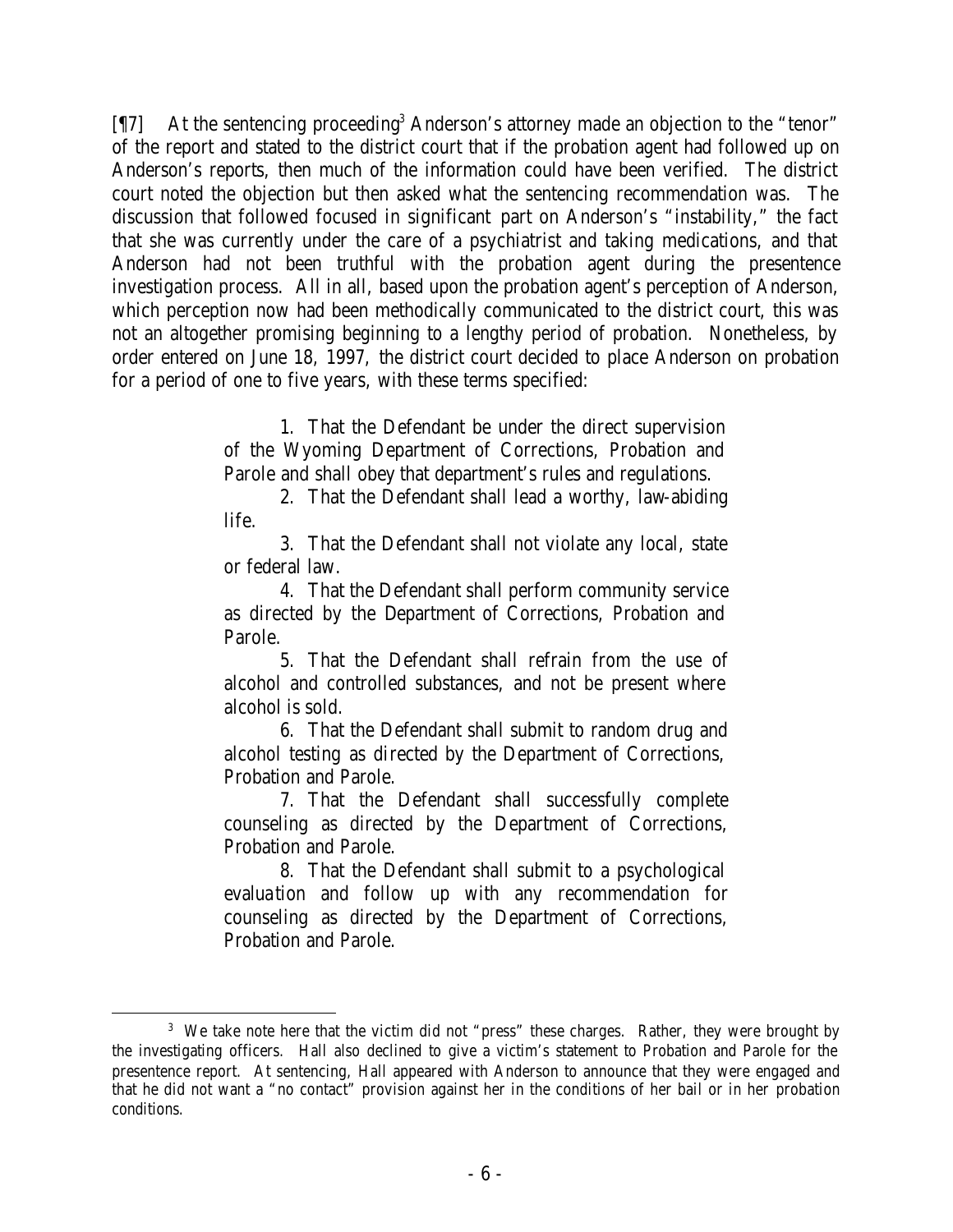9. That the Defendant shall remain gainfully employed as prescribed by a doctor.<sup>4</sup>

10. That the Defendant shall pay Fifty-Three Dollars (\$53) in detention costs as directed by the Department of Corrections, Probation and Parole.

11. That the Defendant shall pay Sixty Dollars (\$60) to the Public Defender Fund as directed by the Department of Corrections, Probation and Parole.

[¶8] On March 30, 2000, a Petition for Revocation of Probation and Bench Warrant was filed in the district court by the prosecuting attorney. An affidavit from one of Anderson's supervising probation agents,<sup>5</sup> Barbara Bequette (Bequette), was attached to that petition to this effect:

> 1. That she is the duly appointed, qualified and acting, Probation and Parole Agent, Department of Corrections, Division of Probation and Parole, State of Wyoming.

> 2. That said Defendant, ELLY ANDERSON, by Order of Court made and entered herein on June 2, 1997, was placed on probation for a period of one (1) to five (5) years following her plea of guilty to the crime of Aggravated Assault and Battery; HONORABLE W. THOMAS SULLINS, Judge presiding. $6$

(ii) Investigate all cases referred by any court, the department or the board, and report to the court, department or board in writing;

(iii) Furnish to each person released on probation, parole or conditional release under his supervision a written statement of the conditions of the probation, parole or conditional release and instruct him regarding the conditions;

(iv) Supervise the conduct of each person on probation, parole or conditional release through personal visits, reports and other appropriate means, and report in writing as often as required by the court, department or board;

(v) Use all practicable and suitable methods, not inconsistent with the conditions imposed by the court, department or board, to aid and encourage persons on probation, parole or conditional release to bring about improvement in their conditions and conduct;

(vi) Perform other duties as directed by the director.

<sup>6</sup> Although Judge Sullins presided at the time Anderson was placed on probation, Judge Park presided over the revocation proceedings.

<sup>&</sup>lt;sup>4</sup> Anderson suffered from a back injury, and her ability to work was somewhat limited.

<sup>5</sup> **§ 7-13-407. Duties of probation and parole agents.**

 <sup>(</sup>a) Under direction and supervision of the director, probation and parole agents shall:

<sup>(</sup>i) Except as otherwise directed by the director, devote full time to the performance of their duties in carrying out the provisions of W.S. 7-13-401 through 7-13-421;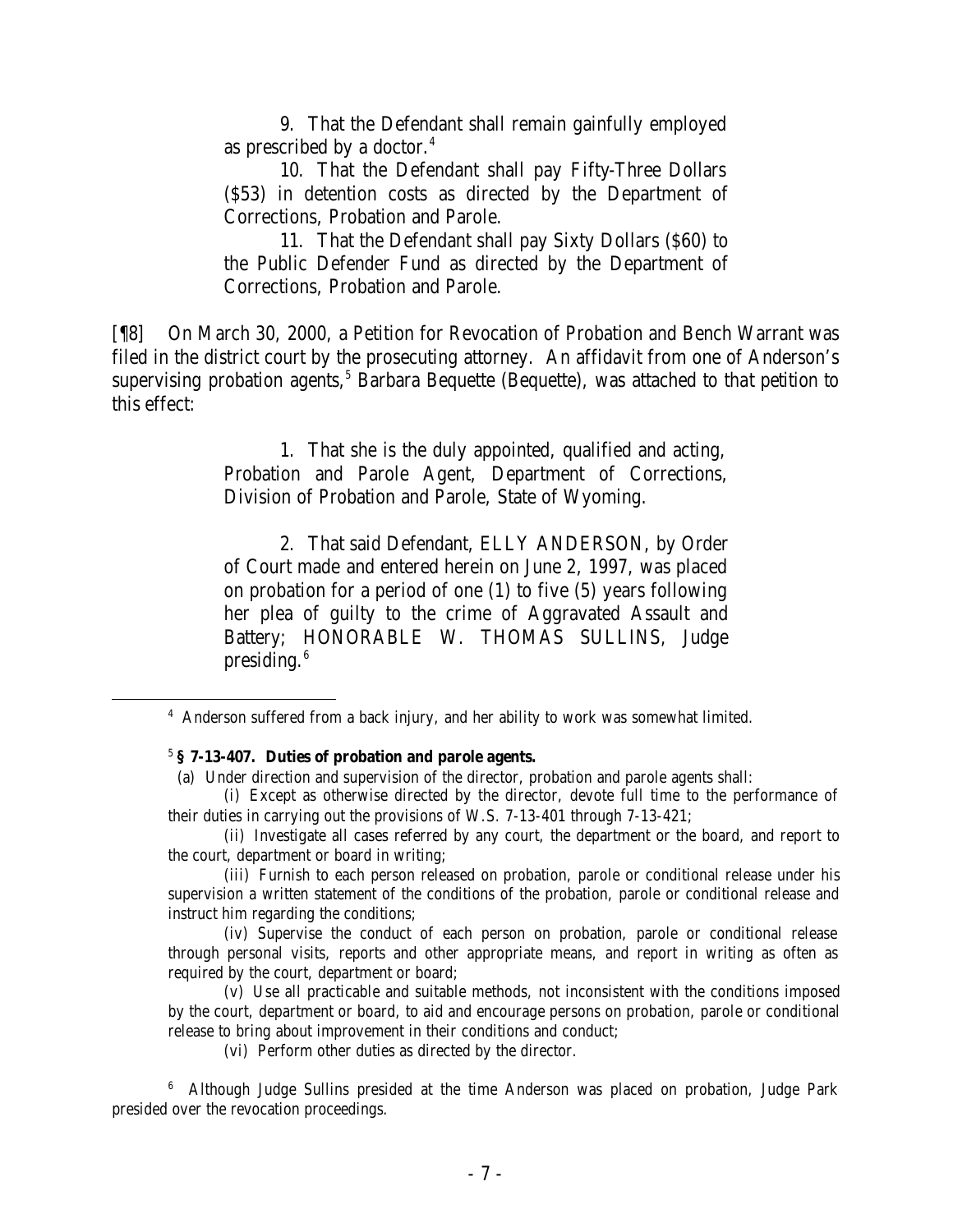3. That your affiant is the Defendant's supervising probation agent.

4. That said Defendant has not reported to this office since February 14, 2000. This agent sent a letter to her last reported address instructing her to contact this agent within five (5) days or face a possible bench warrant. Said Defendant has failed to do this and is therefore believed to have absconded, in violation of conditions one (1) and two (2) of her Judgement [*sic*] and Sentence [Order].

5. That said Defendant has not remained gainfully employed and thus has failed to remain current on her child support, in violation of conditions one (1), two (2) and nine (9) of her Judgement and Sentence.

6. That said Defendant informed this agent she had completed counseling at the Self Help Center as directed, when in fact, she had not. Upon speaking with Defendant's counselor, Thad Davidson, it was further learned that said Defendant is no longer welcome in group as she does not work on her issues as directed. This being the second time said Defendant has been terminated from counseling. This is in violation of conditions one  $(1)$ , two  $(2)$ , and three  $(3)$  of her Judgement and Sentence.

7. That said Defendant was court ordered to obtain a psychological evaluation, but knowingly obtained a psychiatric evaluation instead, in violation of condition eight (8) of her Judgement and Sentence.

[¶9] Anderson was arrested on May 10, 2000, and initially appeared before the district court on May 11, 2000. Anderson asserted at that time that she had not received<sup>7</sup> a copy of the petition to revoke her probation, and so one was provided to her. The purpose of that proceeding was largely to inform Anderson of the allegations in the petition to revoke her probation, to inform her of her rights, to appoint counsel, and arrange bond. This exchange occurred during those proceedings:

 <sup>7</sup> One of the apparent problems was that either Anderson had failed to keep her probation agent informed of her address, or the Probation and Parole Division had failed to note changes of address submitted telephonically by Anderson. However, it was clearly Anderson's obligation to ensure that her probation agent knew how to reach her.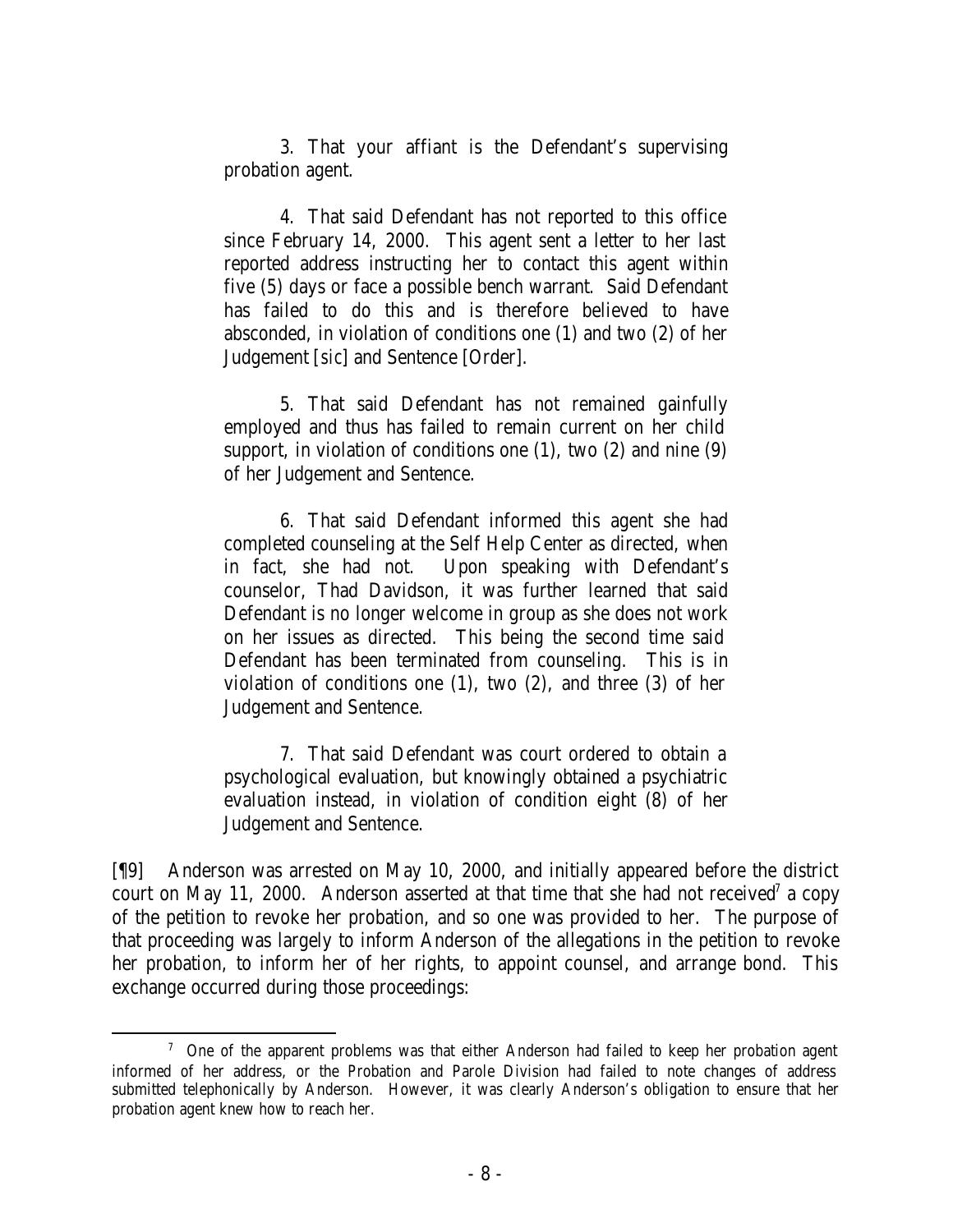MR. BLONIGEN: Your Honor, our biggest concern on bond is the nature of the allegations, failure to remain within the supervision and actively deceiving her probation officer. In addition, our office received a fax from the probation officer yesterday with additional information of an incident on December 20th, 1999, where the Defendant was found in possession of a large knife which agents found after receiving a complaint that she had been waving that knife around. That's of concern given the underlying nature of the charge, Your Honor, an aggravated assault with a knife.

Given all the concerns we have, here, Your Honor, we will recommend \$5,000 cash or surety bond.

[¶10] Anderson had not received a written notice of this alleged December 20, 1999 incident, and at no time during the entire proceedings was any evidence admitted to substantiate it, whether by hearsay or otherwise. In addition, this same information was repeated to the district court at the dispositional phase of the probation revocation proceedings.

[¶11] Anderson next appeared before the district court on Friday, May 26, 2000. The public defender related to the district court that Anderson's case was somewhat more complicated than most such cases, that he was not prepared, and that he needed a continuance. As noted above, the public defender was appointed on May 11, 2000, and an appearance was entered by a public defender on May 15, 2000. The district court reluctantly granted a continuance until Wednesday, May 31, 2000, following the Memorial Day weekend. The public defender's attempts to further object to the length of the continuance were interrupted by the district court, and the final such attempt was apparently discussed off the record.

[¶12] At the May 31, 2000 hearing, the State first called Karen Bachert, a probation agent who had supervised Anderson from October 20, 1998, until January of 2000. Anderson's attorney objected to most of Bachert's testimony, but all objections were overruled. Bachert testified that she instructed Anderson on four occasions to attend the Women Offenders Group, but that Anderson did not do so, that Anderson was instructed to obtain a psychological evaluation and did not do so, and that Anderson was instructed to obtain employment and failed to do so. Bachert also characterized Anderson as being "rarely honest" with her and said that Anderson had an "obsession with her daughter, but this obsession is practically detrimental to her and her daughter. And she was constantly involving the police with allegations of molestation."

[¶13] However, Bachert admitted that she never checked the child support records regarding Anderson while she was supervising her and wrapped up her direct testimony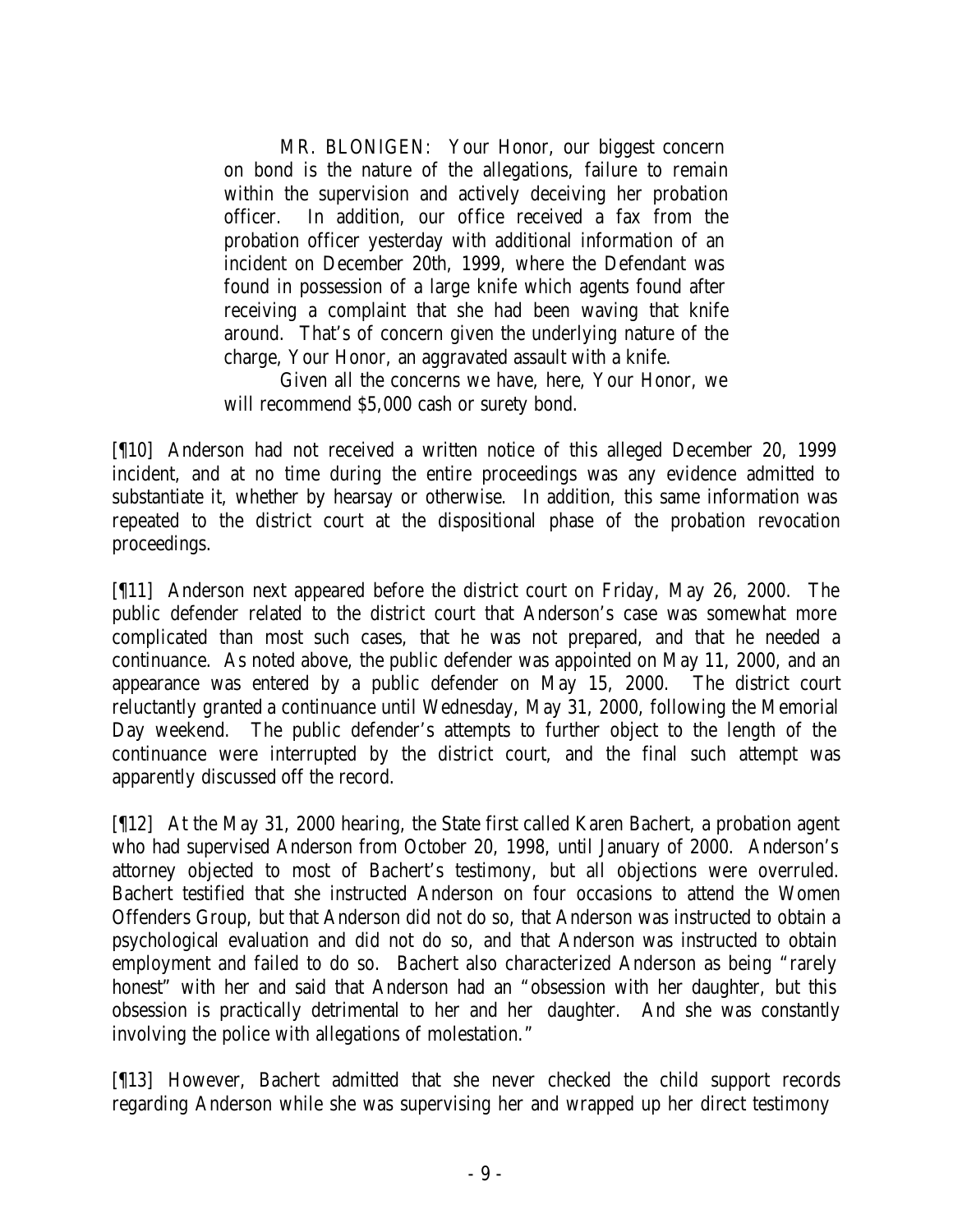with a conclusory statement that probation was not of benefit to Anderson. During crossexamination, Bachert conceded that she did not really know the difference between a psychological evaluation and a psychiatric evaluation,<sup>8</sup> and that she had received a psychiatric evaluation from Anderson. Bachert identified a copy of the psychiatric evaluation, and testimony was given about it, but the district court would not admit it in evidence for lack of foundation, although Probation and Parole had it in its records. Bachert went on to say that she was not aware that Anderson had reported to the Department of Vocational Rehabilitation as directed by Bachert, nor was she aware that Anderson was employed at the time of the hearing. Bachert also conceded that Anderson had maintained "pretty good" contact with her. Bachert's testimony also established that she was not Anderson's original probation agent, and that Anderson had had a number of different agents supervising her.

[¶14] Barbara Bequette also testified at the May 31, 2000 hearing. She related that she had been supervising Anderson for about a month and a half. Bequette's supervision appears to have consisted of two events. The first occurred on January 25, 2000:

> A. I met with her on the  $25<sup>th</sup>$  of January and talked with her about how I supervised. Told her she needed to get a psychological evaluation. She said it was completed. Asked her to get that for me.

> On the  $4<sup>th</sup>$  of February, she came in and started with the allegations again of the molestation of her child. And at that time, I asked her to get all of the information together, told her that we would go down to the police station together and give the information to Detective Jones; and if she was lying, that she could face possible charges for false allegations.

> She also told me at that time that she had completed the Women Offenders Group.

> On the  $14<sup>th</sup>$  was her last contact with me, the  $14<sup>th</sup>$  of February. She called me and asked me to give her until Monday to get all of the information together so we could go down to the police station. And I gave her that. And she never reported again.

> Q. Was it made clear to her that her reports had to be to Probation and Parole in person?

A. Yes.

Q. And how frequently?

A. Once a month, between the  $1<sup>st</sup>$  and the  $10<sup>th</sup>$ , she had to have an appointment with me.

<sup>&</sup>lt;sup>8</sup> During the sentencing, the entire discussion with respect to treatment focused on psychiatric treatment. However, the probation order did say Anderson should get a psychological evaluation.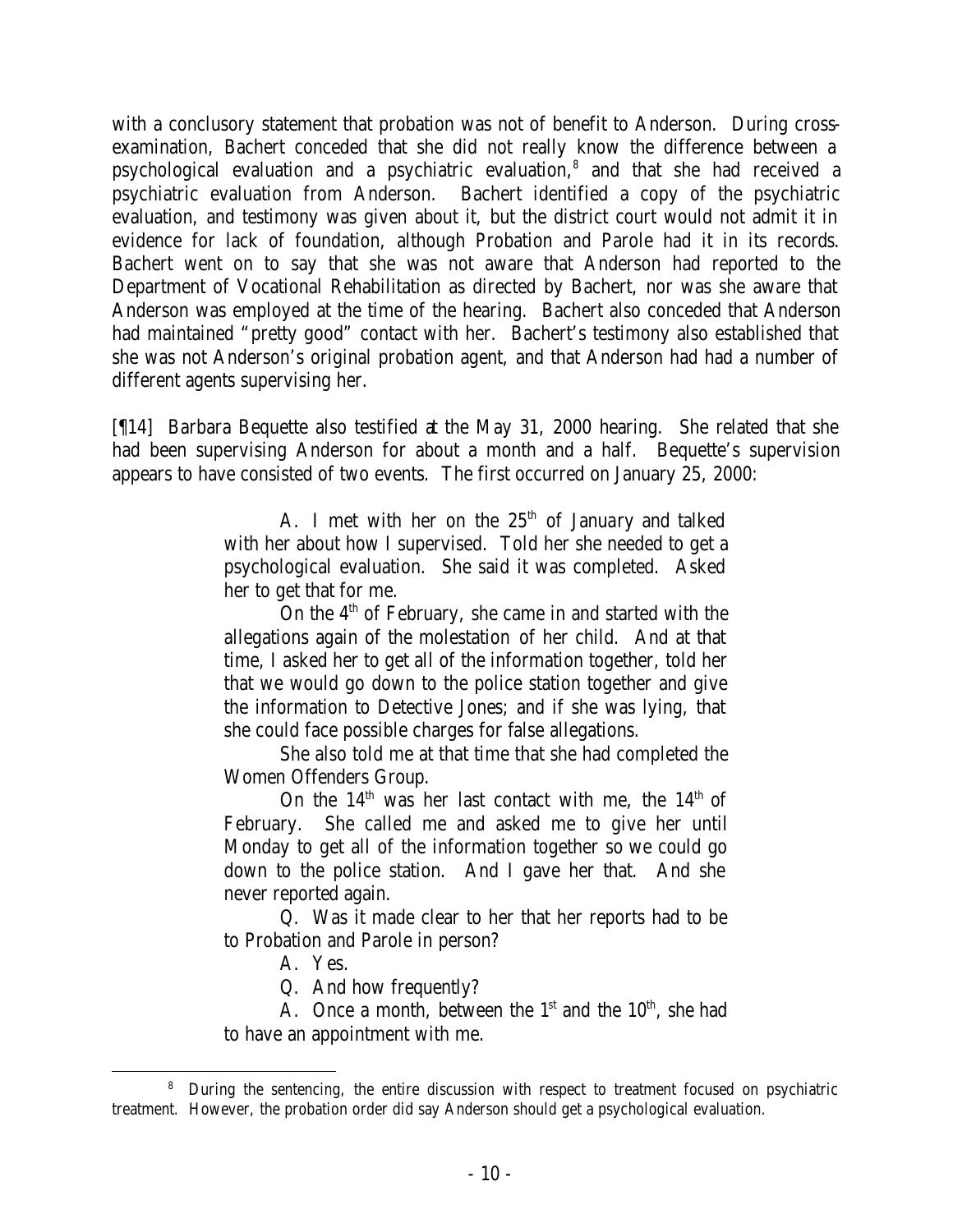[¶15] Bequette testified that Anderson's last in-person contact with her was on February 11, 2000. Bequette also attempted to testify to an oral, hearsay report from the counselor who ran the Women Offenders Group, and the district court sustained an objection to that testimony. The prosecutor then chose a different tack, which was to ask if Anderson was required to provide proof that she had completed the counseling. Bequette responded that Anderson was to provide such proof, and that Anderson had never done so. On crossexamination, Bequette conceded that when she talked with Anderson on February 14, 2000, she told Anderson that if Anderson completed the counseling and the psychological evaluation, then they "could look at a discharge." Bequette, too, was not aware that Anderson had been to DVR and that Anderson was employed at the time of the hearing. Bequette's testimony concluded the State's case.

[¶16] Anderson presented evidence establishing that she was a client at DVR, and that she had completed two training programs. Rita Burg testified on behalf of Anderson. Burg met Anderson at Shepherd's Staff Catholic Church, and Anderson lived in Burg's home from January 1, 2000, until early March of 2000. Burg testified that she drove Anderson to the Probation and Parole Office on February 14, 2000, and that when Anderson came out, Anderson was elated because she had been told that she would no longer be on probation. Elene Mary Kirkpatrick also testified on Anderson's behalf. She related that Anderson lived in her home for three weeks in late February and/or March of 2000, and that she overheard Anderson calling her probation agent on one occasion, at which time Anderson left a message including Kirkpatrick's phone number.

[¶17] Anderson also testified in her own behalf. Anderson claimed that she was told she no longer needed to report to her parole agent, but that she did call several times and left messages asking for a return call. Her calls were not returned. Anderson also related her recent employment history and her contacts with DVR.

[¶18] On cross-examination, the prosecutor asked Anderson if she had ever attended "Fresno State," as she had reported during her presentence interview. Anderson responded that she had attended Fresno City College seven years before.<sup>9</sup> Although Anderson's attorney objected to this line of questioning, the district court overruled and insisted that she answer.

[¶19] Anderson admitted that she had worked only about five months during the time she was on probation. She also testified that her counselor had told her that she could return to counseling at any time.

 <sup>9</sup> Although this brief exchange is in the transcript, the State did not follow up on the answer. However, it is clear in context that this relates back to the presentence report and the accusation that the information she provided was false.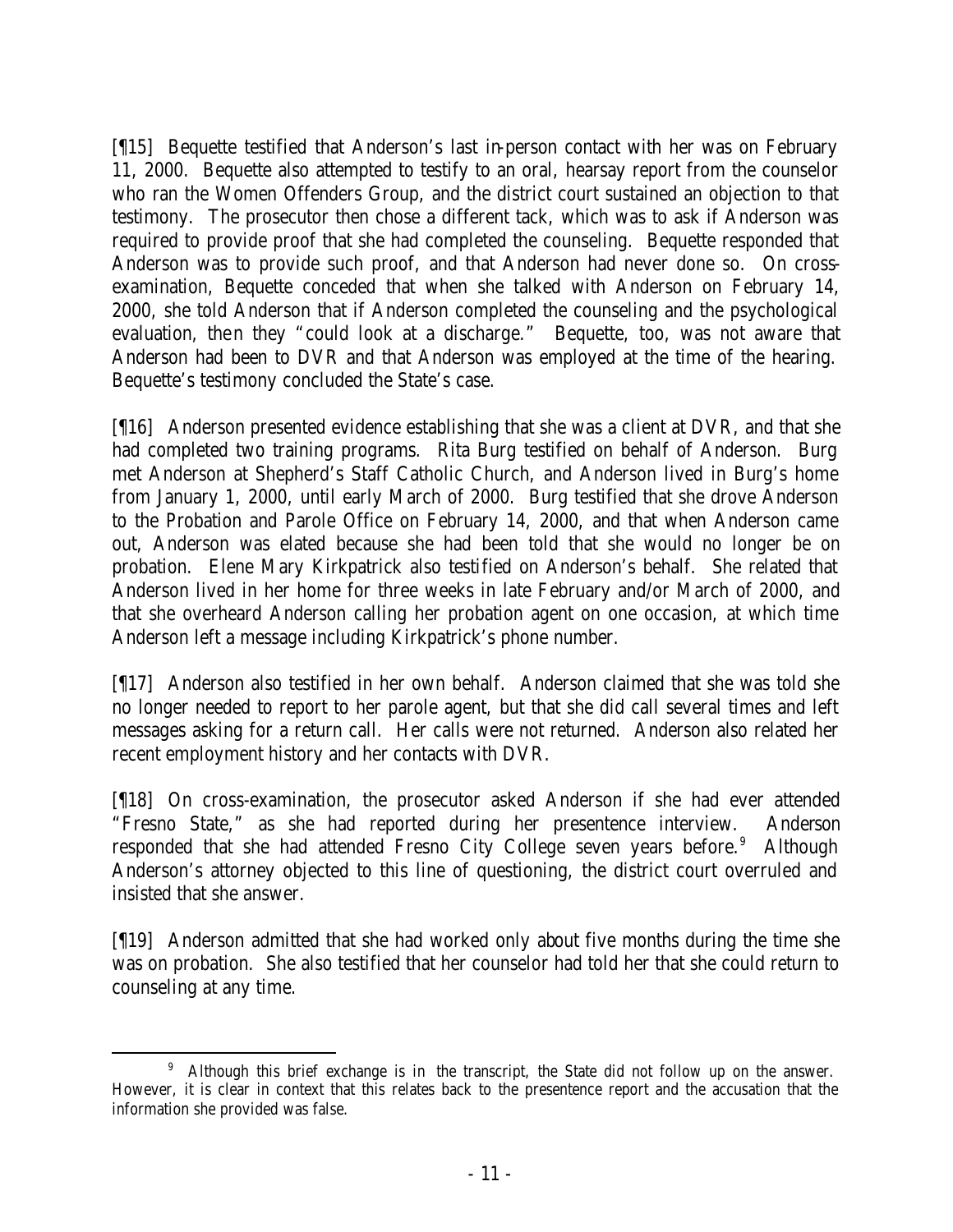[¶20] The district court heard brief arguments and then issued its ruling. The district court noted that probation was a privilege and that conditions of probation must be strictly satisfied. The district court eliminated the failure to obtain a psychological report, versus a psychiatric report, as grounds for revocation of probation (characterizing it as hair splitting) and noted that employment was not a pressing issue. However, the district court found that Anderson had not maintained contact with her probation agent and had not completed counseling, which it characterized as a "crucial and integral" part of the probation. The district court heard brief arguments from counsel with respect to sentencing and then determined that the sentence would be 12 to 18 months at the Wyoming Women's Center.<sup>10</sup> Orders were entered to that effect on June 7, 2000, and Anderson appealed.

[¶21] By letter dated January 15, 2001, the Warden of the Wyoming Women's Center notified the district court that Anderson was to be transferred to the Wyoming State Hospital (WSH). Appended to that letter was an evaluation from a psychologist that contained the following information:

> I am writing to document my assessment of Elene Anderson on 12/27/00 in conjunction with a meeting of the Multi-Disciplinary Team discussing her issues, current mental status and Team recommendation that she be evaluated for the appropriateness of a transfer to WSH following a deterioration in her mental state over the last several months. Ms. Anderson has additionally been evaluated by Dr. Bruce Kahn and he concurs with the conclusion regarding her need for more intensive treatment as outlined below.

> Ms. Anderson arrived at Wyoming Women's Center on June 6, 2000 after revocation of her probation on assault and battery charges. Her sentence is 12-18 months. She began to display acute symptoms of mental disorder in August which have since escalated. Natrona County Jail noted that the inmate displayed

 $10$  Our review of the record reveals that, although Anderson was given an opportunity to allocute at the time she was placed on probation, she was not afforded such an opportunity at the time she was sentenced to a term of 12–18 months in the Wyoming Women's Center. No issue is raised in this regard, but we call this to the attention of the district courts in an effort to ensure that the requirement for allocution is met. W.R.Cr.P. 32(c)(1)(C); *Christy v. State*, 731 P.2d 1204, 1207 (Wyo. 1987); and *see* Michael A. DiSabatino, J.D., Annotation, *Right and Sufficiency of Allocution in Probation Revocation Proceeding*, 70  $A.L.R.5<sup>th</sup> 533 (1999).$ 

It may be that allocution is not an absolute requirement at the time probation is granted, as technically a sentence is not imposed. However, better practice is probably to allow the defendant an opportunity to allocute at that time, as well as at sentencing in such circumstances as those which arise under Wyo. Stat. Ann. § 7-13-301. *See McCarty v. State*, 883 P.2d 367, 371-72 (Wyo. 1994).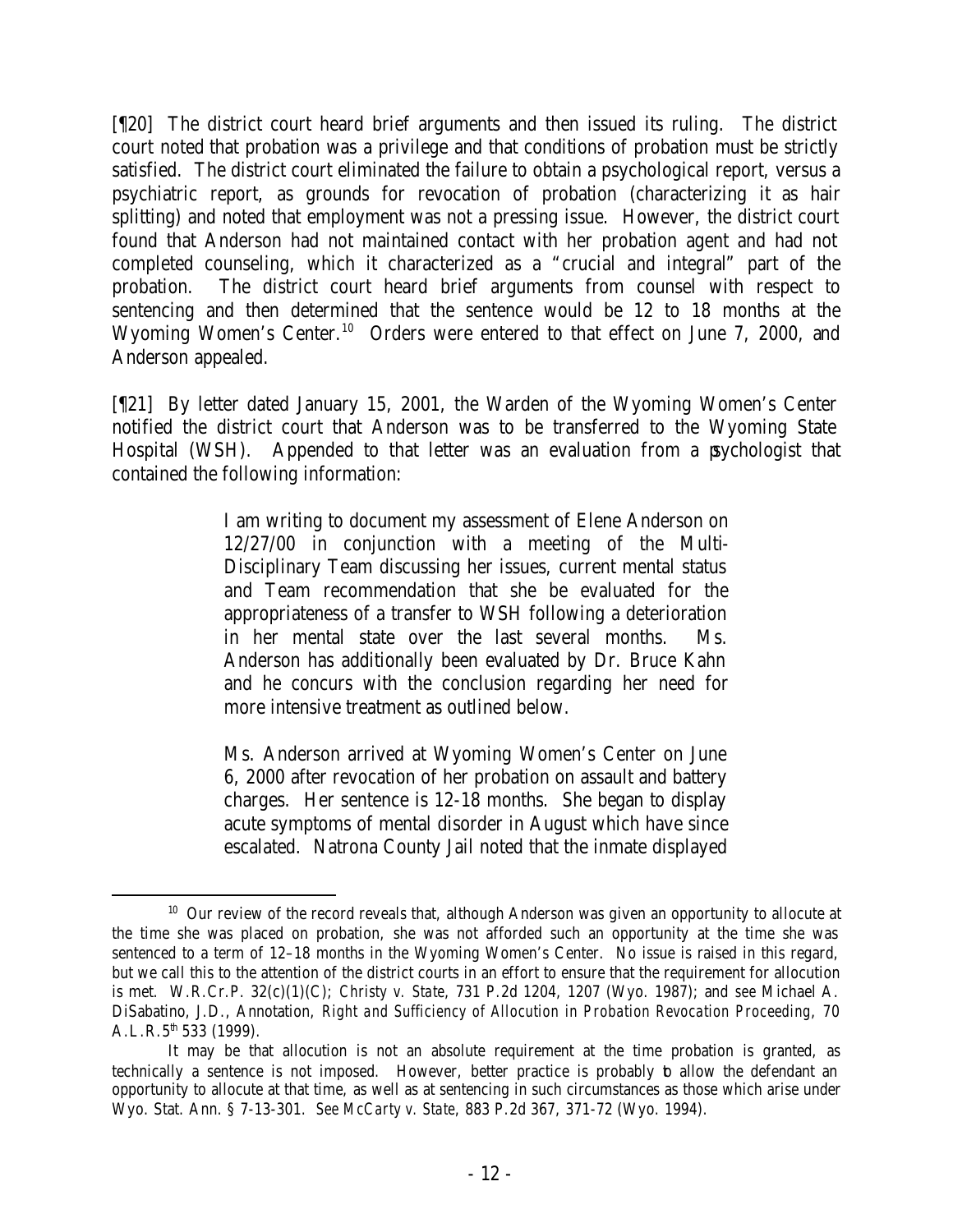"bizarre" behavior during her stay there before being transferred to WWC.

Ms. Anderson experiences chronic difficulties with other inmates due to significant paranoid persecutory and grandiose ideation that is a catalyst for and feeds conflict with others. In addition to her hypervigilant and paranoid stance, Ms. Anderson also exhibits additional symptoms of serious mental disorder that contribute to her difficulty functioning adequately in the corrections setting. These include low frustration tolerance, poor judgment, affective lability, and high emotionality. She has particular difficulty managing her anger appropriately and is verbally aggressive with other inmates. She has voiced an inability to guarantee she will not become physically aggressive with male staff. Ms. Anderson endorses neurovegetatitive symptoms of depression, including dysphoria, tearfulness, difficulty sleeping, anhedonia and difficulty concentrating. She is not currently an acute suicide risk and denies any suicidal ideation, intent or plan. Ms. Anderson evidences transient psychotic symptoms including persecutory ideation, poor reality testing, grandiosity, circumstantiality, and perseverative thinking. Ms. Anderson reports homicidal ideation toward the father of her daughter, whom she states has been sexually molesting their child. Ms. Anderson posits that the assault and battery on her victim was the result of attempting to protect her daughter from further abuse.

Diagnostically, Ms. Anderson demonstrates symptomotology consistent with of [*sic*] those patients functioning with Borderline range of personality organization, with narcissistic and paranoid trends. Additionally, Ms. Anderson exhibits symptoms of Major Depressive Disorder with transient psychotic symptoms. She meets the diagnostic criteria for Alcohol Dependence and states she has been sober the last six years. Ms. Anderson has a history of difficulty withdrawing from prescription pain medications secondary to extensive back surgery.

Ms. Anderson has received other diagnoses in the past including Bipolar Disorder and Post-traumatic Stress Disorder. She is designated seriously and persistently mentally ill (SPMI) as defined by Division of Behavioral Health criteria. As a result of her lack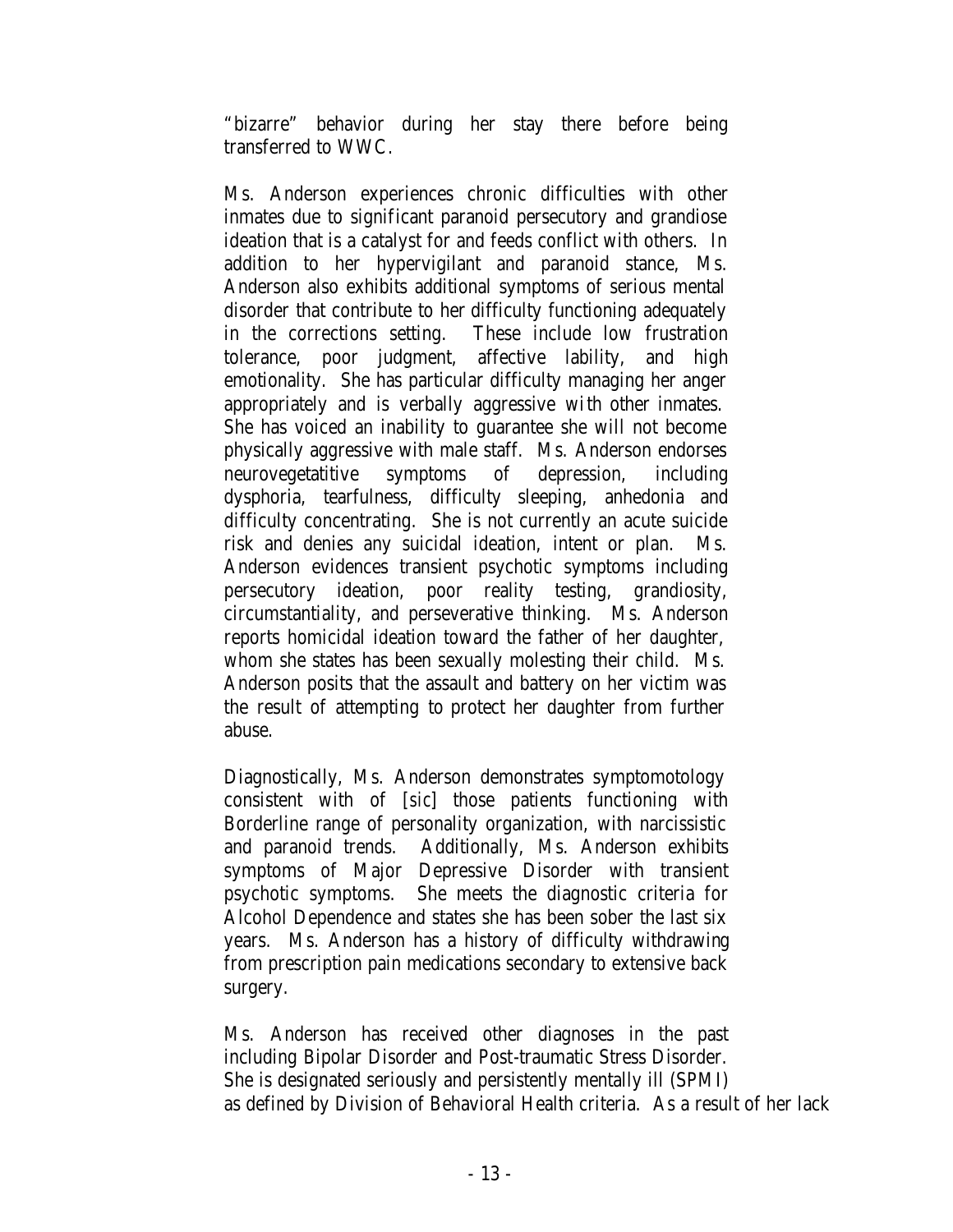of control over her behavior and emotions and the risk posed to the safe and smooth running of WWC, Ms. Anderson has been placed on Temporary Restriction Order status.

Although Ms. Anderson has been repeatedly offered psychiatric treatment and psychotherapy, she has derived little benefit from these interventions. She has refused psychiatric medications (Nortriptylene and Zyprexa) and the intensity of her current symptomotology makes her a poor candidate for the types of psychotherapeutic interventions offered in the prison setting. Clearly, Ms. Anderson's serious and persistent mental disorder cannot be adequately treated with the resources currently available at WWC. Attempting to continue to manage her symptoms in the prison milieu will likely result in further deterioration in her mental condition and would continue to pose a risk to the safe running of the institution. In order to stabilize her psychiatrically, an inpatient hospitalization and therapeutic milieu is required. Hospitalization at [the] WSH offers her the best chance for stabilization of her severe and persistent mental disorder and I therefore recommend a transfer to this facility be initiated. In addition to Dr. Kahn, our Multi-Disciplinary Team consisting of the Psychologist, Casemanagers [*sic*] and representatives of Security and Medical departments all concur with this recommendation.

[¶22] By Motion for Ex Parte Order of Transfer filed on January 31, 2001, the Department of Corrections asked that, since Anderson had made no objection, she be transferred to WSH. An Ex Parte Order of Transfer was entered in the district court on February 2, 2001.

[¶23] Neither the record nor the briefs reflect Anderson's current status. Her appeal was docketed on October 23, 2000. On January 24, 2001, her attorney filed a motion to suspend proceedings and sought an order from this Court for a mental evaluation to determine her competency. That motion was denied on February 21, 2001. On March 14, 2001, her attorney filed an *Anders* brief.<sup>11</sup> On March 28, 2001, this Court issued an order denying her attorney's motion to withdraw and directing her attorney to file an adequate

 <sup>11</sup> So named after the case *Anders v. State of California*, 386 U.S. 738, 744-45, 87 S.Ct. 1396, 1400, 18 L.Ed.2d 493 (1967). In a nutshell, an *Anders* brief is a brief filed by a defendant's attorney asking to withdraw as counsel and indicating that an appeal would be frivolous. In addition, the brief should point out anything that might arguably support an appeal, as well as allow the defendant adequate time to raise any points she may choose to address to the court.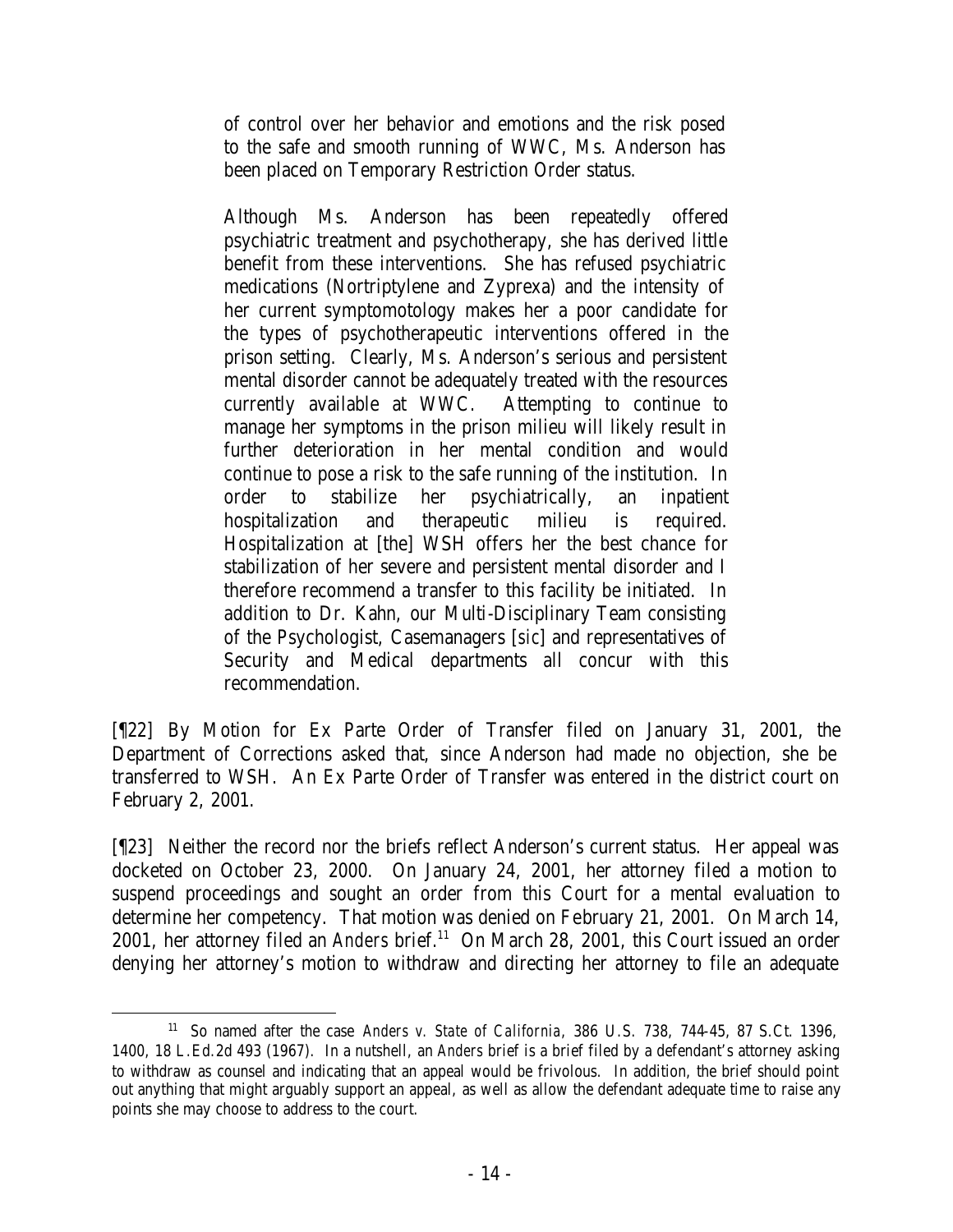*Anders* brief or to file a brief addressing the merits of the appeal. On May 22, 2001, this Court issued an order granting permission for her attorney to withdraw and directing the public defender to file a brief on the merits. That brief was filed on June 22, 2001. On September 20, 2001, the State filed its brief. On October 8, 2001, this case was assigned to the expedited docket, and after this Court's conference on November 27, 2001, it was assigned for the preparation of an opinion.

### **Was There Evidence in the Record that Justified Revocation of Probation**

## **STANDARD OF REVIEW**

[¶24] Revocation of probation is largely governed by court rule. W.R.Cr.P. 39. The State is required to establish the violation of the conditions of probation alleged in the petition by a preponderance of the evidence. W.R.Cr.P. 39(a)(5). The probationer has the right to appear in person and by counsel and to confront and examine adverse witnesses, and the rules of evidence apply to the adjudicative phase.<sup>12</sup> W.R.Cr.P. 39(a)(5)(A) and (B); *also see* W.R.E 1101 (a)(3).<sup>13</sup>

[¶25] A district court's decision to revoke probation is discretionary and will not be disturbed unless the record demonstrates a clear abuse of discretion. The district court is required to make a conscientious judgment that the alleged violation occurred after considering the reasons underlying the conditions of probation, the violation of those conditions, and the reasons leading to the violation. *Moehr v. State*, 13 P.3d 1114, 1116 (Wyo. 2000); *Johnson v. State*, 6 P.3d 1261, 1263 (Wyo. 2000). Judicial discretion is a composite of many things, among which are conclusions drawn from objective criteria; it means a sound judgment exercised with regard to what is right under the circumstances and without doing so arbitrarily or capriciously. *Vaughn v. State*, 962 P.2d 149, 151 (Wyo. 1998). The district court's determination that the probation agreement has been violated "must be based upon verified facts and must be made pursuant to due process protections[.]" *Counts v. State*, 899 P.2d 1341, 1343-44 (Wyo. 1995) (quoting *Gailey v. State*, 882 P.2d 888, 891 (Wyo. 1994)).

[¶26] In addition, we have also expressed a general agreement with the proposition that in order to revoke probation for the violation of a condition of probation not involving the payment of money, the violation must be willful, or, if not willful, must presently threaten

<sup>&</sup>lt;sup>12</sup> Anderson's revocation hearing was held on May 31, 2000. Effective September 1, 2001, W.R.Cr.P. 39(a)(5)(B) was amended so that it now reads as follows: "The Wyoming Rules of Evidence shall apply to the adjudicative phase of probation revocation hearings; however, hearsay that is probative, trustworthy and credible may be received into evidence. The Wyoming Rules of Evidence do not apply to the dispositional stage."

 $13$  There appears to be a conflict between these two rules, as they now stand.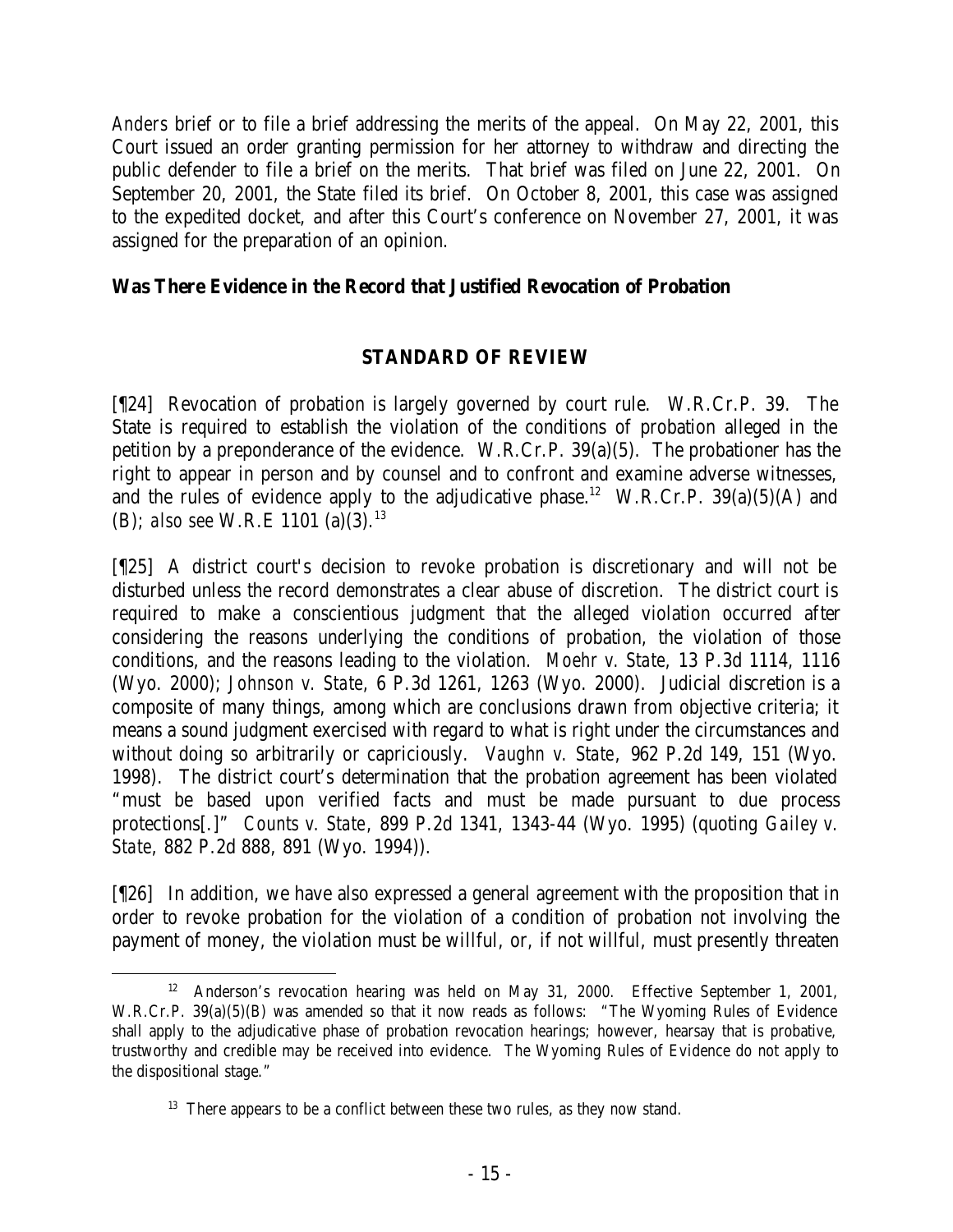the safety of society. *Kupec v. State*, 835 P.2d 359, 362 (Wyo. 1992); and *see Johnson,* 6 P.3d at 1263. We have also held that notice to a probationer of the grounds for revocation is fundamental and that failure of notice is a defect affecting a substantial right and may be prejudicial to the probationer's cause. *Shaw v. State*, 998 P.2d 965, 967-8 (Wyo. 2000).

## **DISCUSSION**

[¶27] The petition to revoke probation alleged multiple circumstances that might have served as bases for revocation. However, as is more fully set out above, the decision to revoke was based upon Anderson's failure to report to her probation agent in March of 2000 and her failure to complete counseling.

[¶28] There is direct evidence that Anderson failed to appear in person in March of 2000, though Anderson did testify, and a witness corroborated that testimony, that she attempted to make telephone contact with her probation agent. Whether it was fully deserved or not, the record was rife with unverified information indicating that Anderson was not a particularly credible witness. However, we are unable to conclude that this circumstance alone is an adequate basis for the revocation of her probation, given the record's clarity with respect to the fact that Anderson had been on probation for a period of about 33 months without apparent incident. We continue to agree that probation is a privilege and not a right. *Burk v. State*, 848 P.2d 225, 236 (Wyo. 1993). Further, no violation of a probation agreement should be viewed as minor. *Collins v. State*, 712 P.2d 368, 371 (Wyo. 1986). However, we must also give full recognition to the valuable and important rights that inhere in probation once it is granted. *See Pearl v. State*, 996 P.2d 688 (Wyo. 2000).

[¶29] The initial evidence offered that Anderson did not attend and/or complete counseling was in the form of hearsay testimony from a probation agent, and appropriate objections were made and sustained. The only evidence in the record to support a conclusion that Anderson had not attended and/or completed counseling was then the probation agent's testimony that Anderson was required to prove her attendance at, and successful completion of, counseling, and that she had failed to do so. It is clear that W.R.Cr.P. 39(a)(5)(B), as it read during the proceeding applicable to Anderson, required that the rules of evidence be applied to the adjudicative phase of the proceedings to revoke her probation. In *Swackhammer v. State*, 808 P.2d 219, 223 (Wyo. 1991), we held as follows at a time when the use of hearsay was less restricted than it was during the time the applicable version of W.R.Cr.P. 39 was in effect: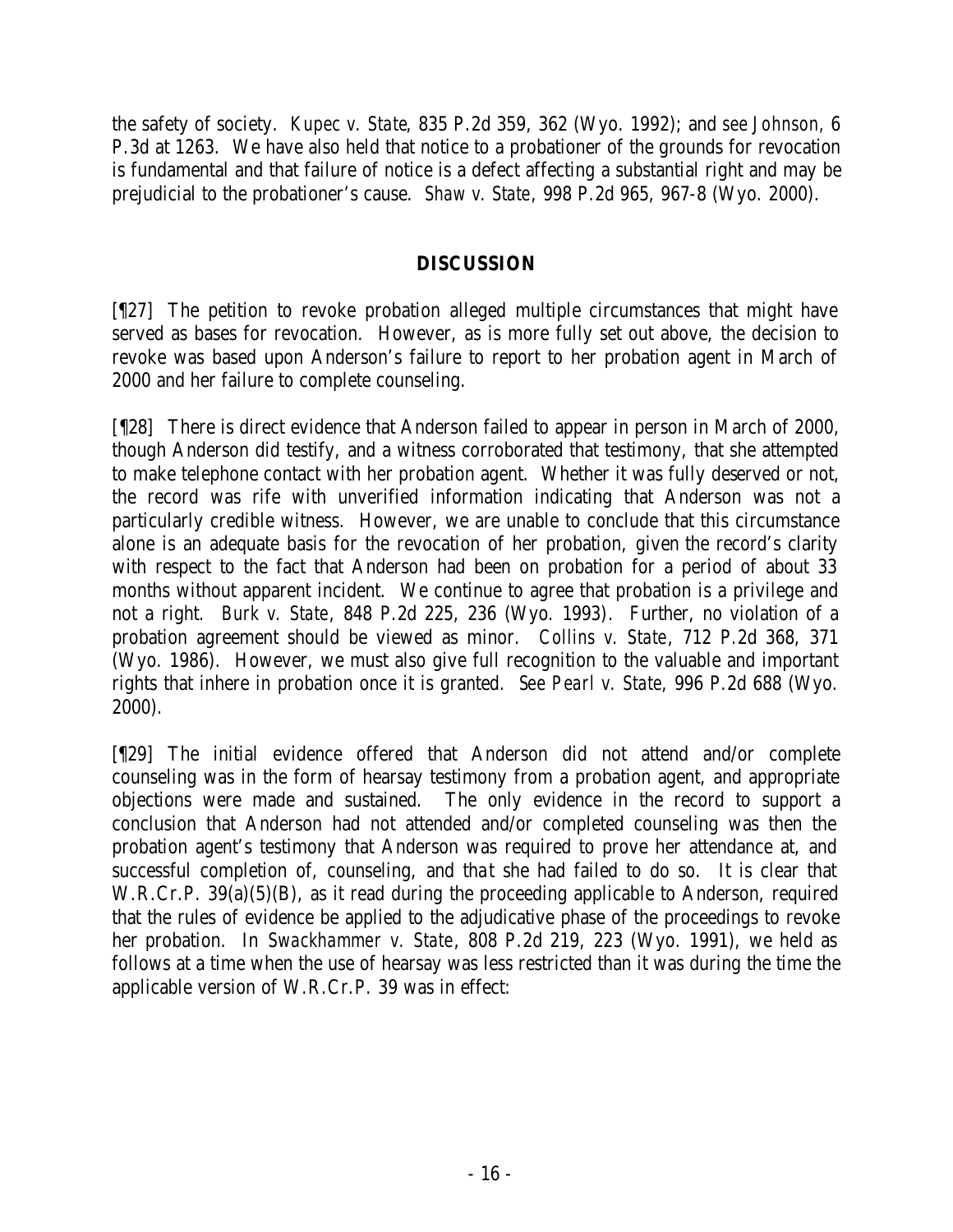The use of hearsay did not, in and of itself, constitute reversible error. Rule  $1101(b)(3)$ , W.R.E.,<sup>14</sup> provides that the rules of evidence do not apply in probation revocation proceedings. As we explained in *Collins v. State*, 712 P.2d 368, 371 (Wyo.1986):

> " \* \* \* [T]he right of confrontation and crossexamination in a revocation hearing is not as positive as it is in a criminal proceeding. The admission of hearsay evidence without confrontation of witnesses does not *ipso facto* amount to error in revocation proceedings."

This rule does not stand for the proposition, however, that the use of hearsay in revocation proceedings is without established parameters. In *Mason*, 631 P.2d at 1055-56, we stated rules for the use of hearsay evidence in such a situation:

> " \* \* \* While hearsay is not categorically barred from revocation hearings, the hearsay admitted in this case was improper.

#### **Rule 1101. Applicability of rules.**

 (a) Rules Applicable.--Except as otherwise provided in subdivision (b), these rules apply to all actions and proceedings in the courts of this state.

 (b) Rules Inapplicable. **The rules other than those with respect to privileges do not apply in the following situations**:

> (1) Preliminary Questions of Fact.--The determination of questions of fact preliminary to admissibility of evidence when the issue is to be determined by the court under Rule 104(a).

(2) Grand Jury.--Proceedings before grand juries.

(3) Miscellaneous Proceedings.--Proceedings for extradition or rendition; preliminary examination in criminal cases; sentencing, granting or **revoking probation other than**  adjudicatory hearings; juvenile proceedings other than adjudicatory hearings; issuance of warrants for arrest, criminal summonses, and search warrants; and proceedings with respect to release on bail or otherwise.

(4) Contempt proceedings in which the court may act summarily.

W.R.E. 1101 (emphasis added).

<sup>&</sup>lt;sup>14</sup> We set out the full text of that rule below because the quoted discussion appears to have misapprehended the thrust of that rule, at least in part. We read the rule as excluding the adjudicatory phase of a probation revocation hearing from the application of the general rule that the rules of evidence do not apply.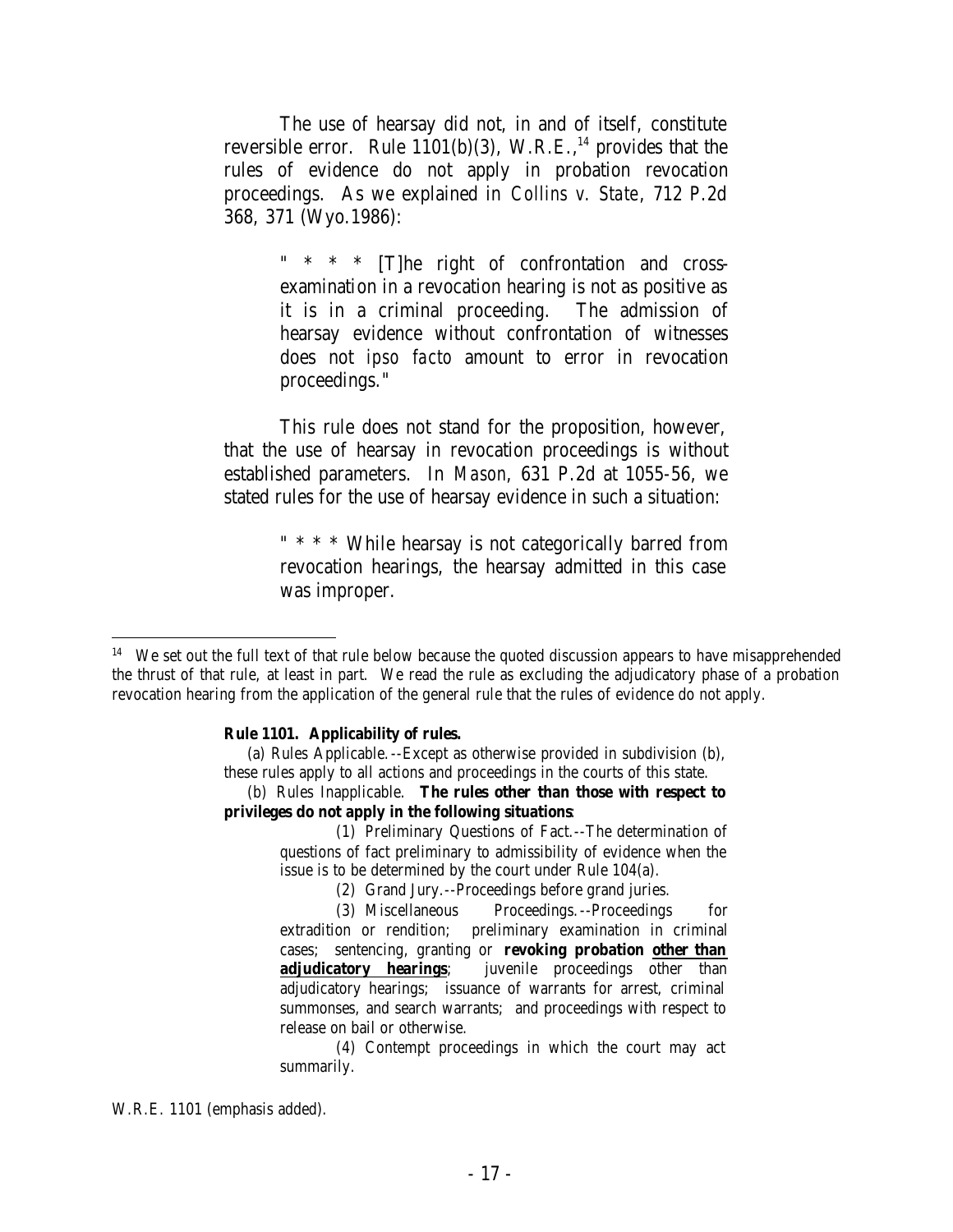"It is impossible for the defendant to test the accuracy and truth of the State's witnesses if they are not at the hearing to give their testimony. \* \* \* Both the defendant and the social system have a stake in making sure the factual determination in a revocation hearing is not an arbitrary one but is based on facts which pass the *Morrissey*, truth-seeking test of crossexamination, \* \* \*. In this case the only evidence presented was in the form of hearsay which the defense was unable to test and verify. This was a clear violation of the appellant's right to due process. *Anaya v. State*, [96] Nev. [119], 606 P.2d 156 (1980). The State must make a good-faith attempt to produce the witnesses at a probation - or parole - revocation hearing or else show cause why they cannot appear. If for some valid reason a witness is unavailable, whether or not the information may be introduced through hearsay will be determined by the use of a balancing test. This test will weigh the defendant's interest in confronting and crossexamining the witnesses against him with the practical difficulties of producing the witness. *Anaya v. State*, supra."

This case stands for two propositions: (1) probation revocation may not be based solely on the use of hearsay evidence; and (2) if hearsay evidence is admitted, the trial court must apply the indicated balancing test before receiving such evidence. In this case, the introduction of hearsay evidence met the first requisite of *Mason* because the revocation of probation was not premised solely on the hearsay evidence.

*Also see* Annotation, *Admissibility of Hearsay Evidence in Probation Revocation Hearings,* 11 A.L.R. $4<sup>th</sup>$  999, esp. § 7(b) (1982 and Supp. 2001).

[¶30] As we stated earlier, it was the State's burden to prove by a preponderance of the evidence that Anderson had not attended and/or completed counseling. This it did not do. It only proved that Anderson did not prove that she had completed counseling, and that was not the burden placed on her by the notice that her probation might be revoked. The record in this case demonstrates that the State chose to present an absolute minimum of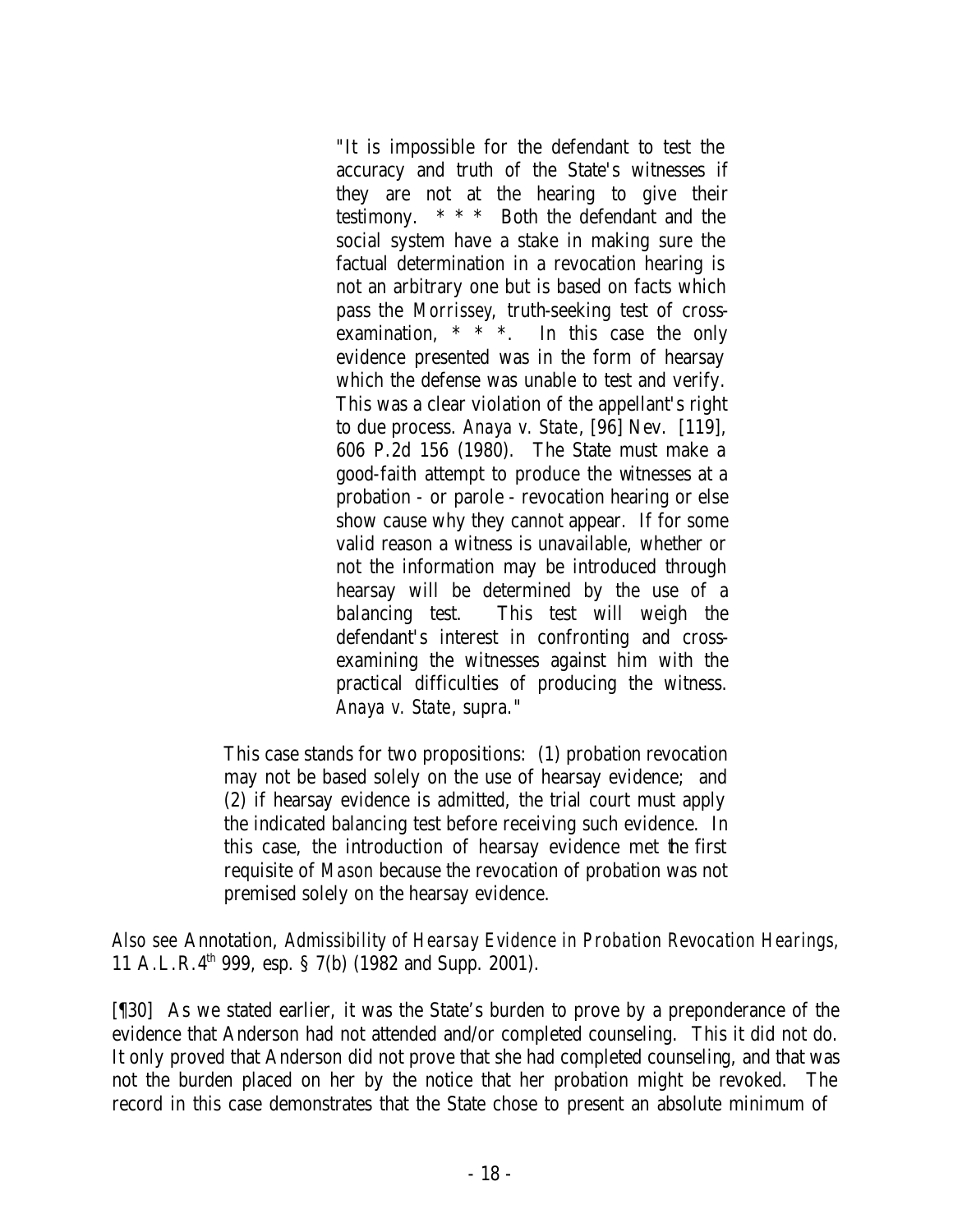evidence. The evidence presented included no documentation and no direct testimony from a witness who could speak to Anderson's attendance and/or failure to complete counseling, which was the only substantive allegation included in the petition. For these reasons, we are compelled to reverse the district court's order revoking Anderson's probation and vacate the sentence thereafter imposed.

[¶31] Although it does not directly effect the result of this case, it is necessary that we briefly comment on the prosecutor's twice-emphasized revelation to the district court that Anderson was "waving a knife around" on December 20, 1999. Clearly, if verified, such an occurrence would justify revocation of probation. We can only conclude that it was not verified, or that it was not verifiable, since no admissible evidence of any sort was ever offered below. The prosecutor's announcements about this alleged event were the most damning "evidence" against Anderson. The district court should have taken action to sustain Anderson's objections and should have placed on the record a statement that the information was not considered either in revoking probation or in imposing sentence. While in many such circumstances we might afford the district court a presumption that such prejudicial, but unverified, unreliable and inadmissible, material was ignored in making weighty decisions such as those made here, it would be very difficult for us to do so under the circumstances of this case.

# **Did the District Court Err in Failing to Establish a Factual Basis for Guilty Plea<sup>15</sup>**

[¶32] We set out Anderson's version of the circumstances of the crime to which she pleaded guilty above. The factual basis for accepting a guilty plea may be inferred from circumstances surrounding the crime and need not be established only from the defendant's statement. *Rude v. State*, 851 P.2d 15, 17-18 (Wyo. 1993); *also see Barnes v. State*, 951 P.2d 386, 388-89 (Wyo. 1998). In this case, the only evidence presented was Anderson's admissions. However, the district court properly could infer from Anderson's recitation of the facts that she committed the aggravated assault and battery, even though Anderson "qualified" her admission with an excuse as to why she was justified in doing so. Thus, Anderson admitted the gravamen of the event, though it was coupled with what could be viewed as a defense that a jury might have treated as a basis for finding her not guilty. The mere fact that a bona fide defense might exist does not vitiate the entry of the guilty plea. *Johnston v. State*, 829 P.2d 1179, 1182 (Wyo. 1992). We hold there was a sufficient factual basis for the crime so that the district court did not err in accepting her guilty plea.

## **CONCLUSION**

 15 *McCarty v. State*, 883 P.2d 367, 371-72 (Wyo. 1994), provides that an appeal of this issue is timely when probation is granted under Wyo. Stat. Ann. § 7-13-301.